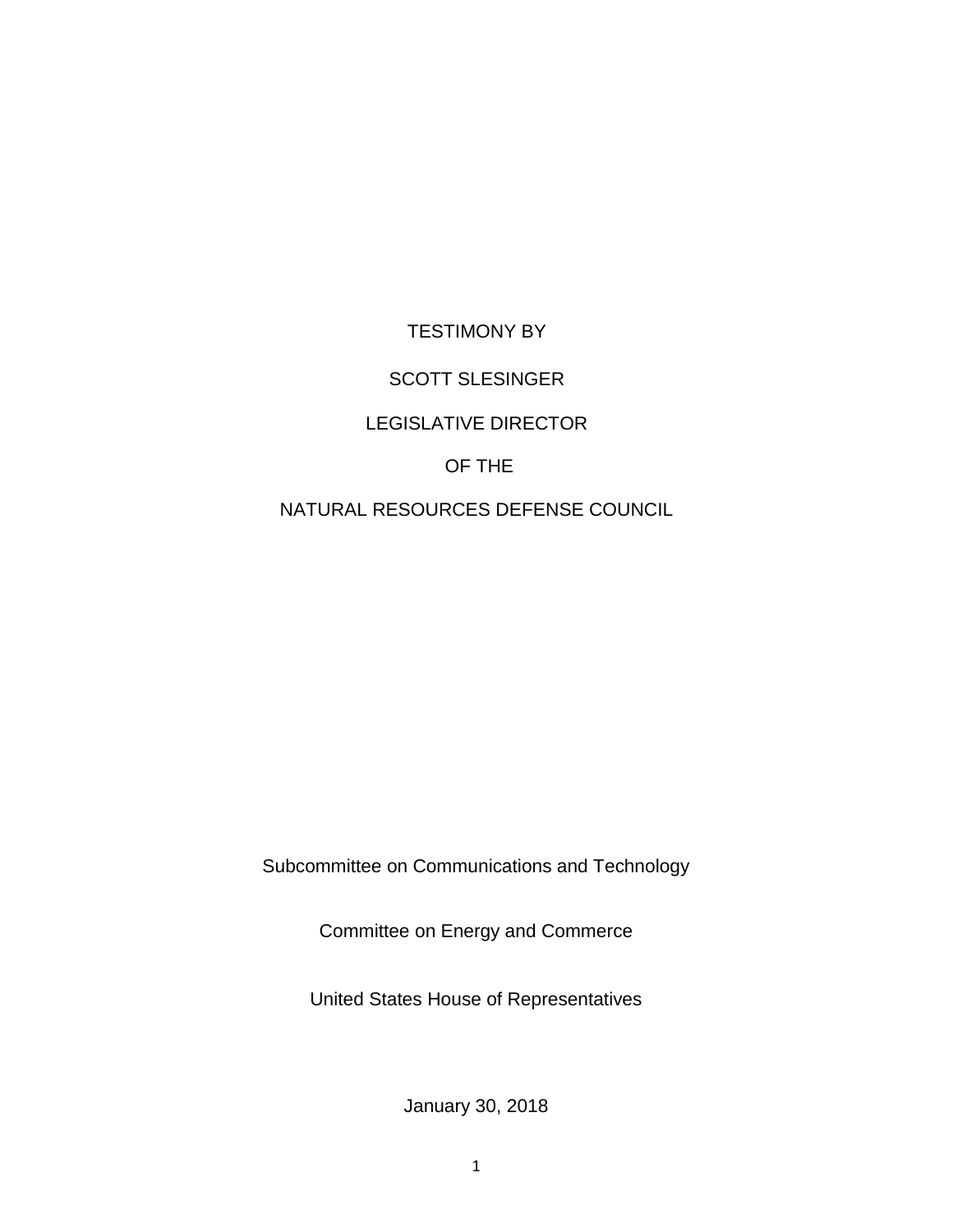Thank you for the opportunity to testify today. My name is Scott Slesinger, and I am the Legislative Director for the Natural Resources Defense Council (NRDC). NRDC is a nonprofit organization of scientists, lawyers, and environmental specialists dedicated to protecting public health and the environment. Founded in 1970, NRDC has more than 3 million members and online activists nationwide, served from our offices in New York, Washington, Los Angeles, San Francisco, Chicago, and Beijing. I appreciate the opportunity to testify and will concentrate my remarks on the LIFT Act, H.R 2479 and the supposed barriers to new infrastructure environmental reviews.

This Congress has a very important responsibility to address the failing infrastructure that has made America less globally competitive and is undermining our quality of life. Our airports, our transportation system, our sewer and drinking water systems have been systematically underfunded since 1993 when the gas tax was last raised. Inflation has eroded the Transportation Trust Fund by over 40 percent. The funding for sewers and drinking water systems have suffered similar erosion. Any world traveler, and in fact, President Trump himself, has noted that the airports and roads of our country now suffer in comparison to other developed and even some developing countries. Lack of access to broadband limits economic vitality and limits educational opportunities in many underserved communities.

Every conversation on Capitol Hill about solving our infrastructure crisis begins with earnest statements that "all options are on the table" before immediately rescinding the solution.

The poor state of our infrastructure is not because of environmental reviews or permitting. Our problem is cash. The solution is the political will to appropriate the needed dollars. Environmental reviews and permitting are scapegoats.

A recent hearing of the Transportation and Infrastructure Committee on Army Corps of Engineer projects highlighted this point. The Corps has over \$90 billion in approved, authorized projects—virtually all with completed environmental reviews. Some members

2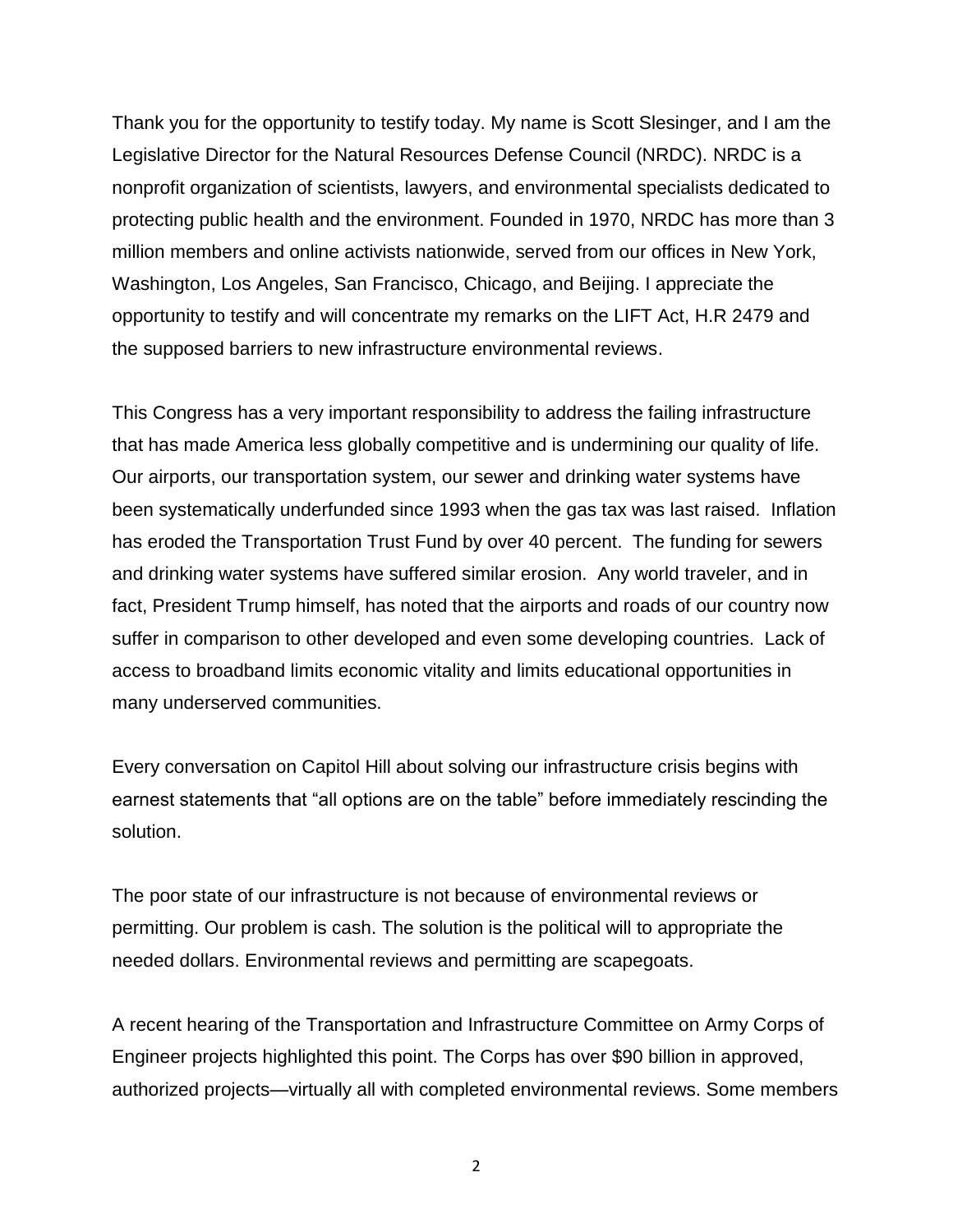and witnesses argued for less environmental reviews as a solution. One of the witnesses, Nicole Carter of Congressional Research Service, was asked if NEPA is the cause of delay. She responded that in a study of 40 projects, 39 projects were slowed by a lack of federal funding<sup>1</sup>. With an annual budget of \$5 billion; the problem is the missing \$85 billion, not NEPA.

It's as though our house is burning down and instead of calling the fire department, our solution is to lower the thermostat.

Numerous studies from GAO and CRS show that it is not federal rules that are causing the delays. The number one problem is lack of funding, followed by state and local laws, citizen opposition to projects, and zoning restrictions. The widely quoted "Two Years Not Ten: Redesigning Infrastructure Approvals"<sup>2</sup> is based on questionable logic and outdated statistics debunked by Kevin DeGood of the Center for American Progress. For instance, the "Two Not Ten" study claimed the average permit time was 10 years for completion of an EIS but those statistics covered 1999 to 2011. DeGood's analysis<sup>3</sup> shows the average length is down to 3.6 years between 2012 through 2016. We believe newer data within the administration will show the trend toward faster processes is continuing.

Broadband deployment is not delayed by Environmental Impact Statements; in fact, no broadband project was ever required to do one by the Federal Communication Commission. Drinking water projects suffer from a lack of financing, not environmental review.

l <sup>1</sup> January 18,2018 [https://transportation.house.gov/calendar/eventsingle.aspx?EventID=402108\)](https://transportation.house.gov/calendar/eventsingle.aspx?EventID=402108))

<sup>2</sup> Philip K. Howard, "Two Years Not Ten: Redesigning Infrastructure Approvals" (New York: Common Good, 2015), available at [http://commongood.3cdn.net/c613b4cfda258a5fcb\\_e8m6b5t3x.pdf](http://commongood.3cdn.net/c613b4cfda258a5fcb_e8m6b5t3x.pdf)

<sup>3</sup> [https://www.americanprogress.org/issues/economy/reports/2017/05/03/431651/debunking-false-claims](https://www.americanprogress.org/issues/economy/reports/2017/05/03/431651/debunking-false-claims-environmental-review-opponents/)[environmental-review-opponents/](https://www.americanprogress.org/issues/economy/reports/2017/05/03/431651/debunking-false-claims-environmental-review-opponents/)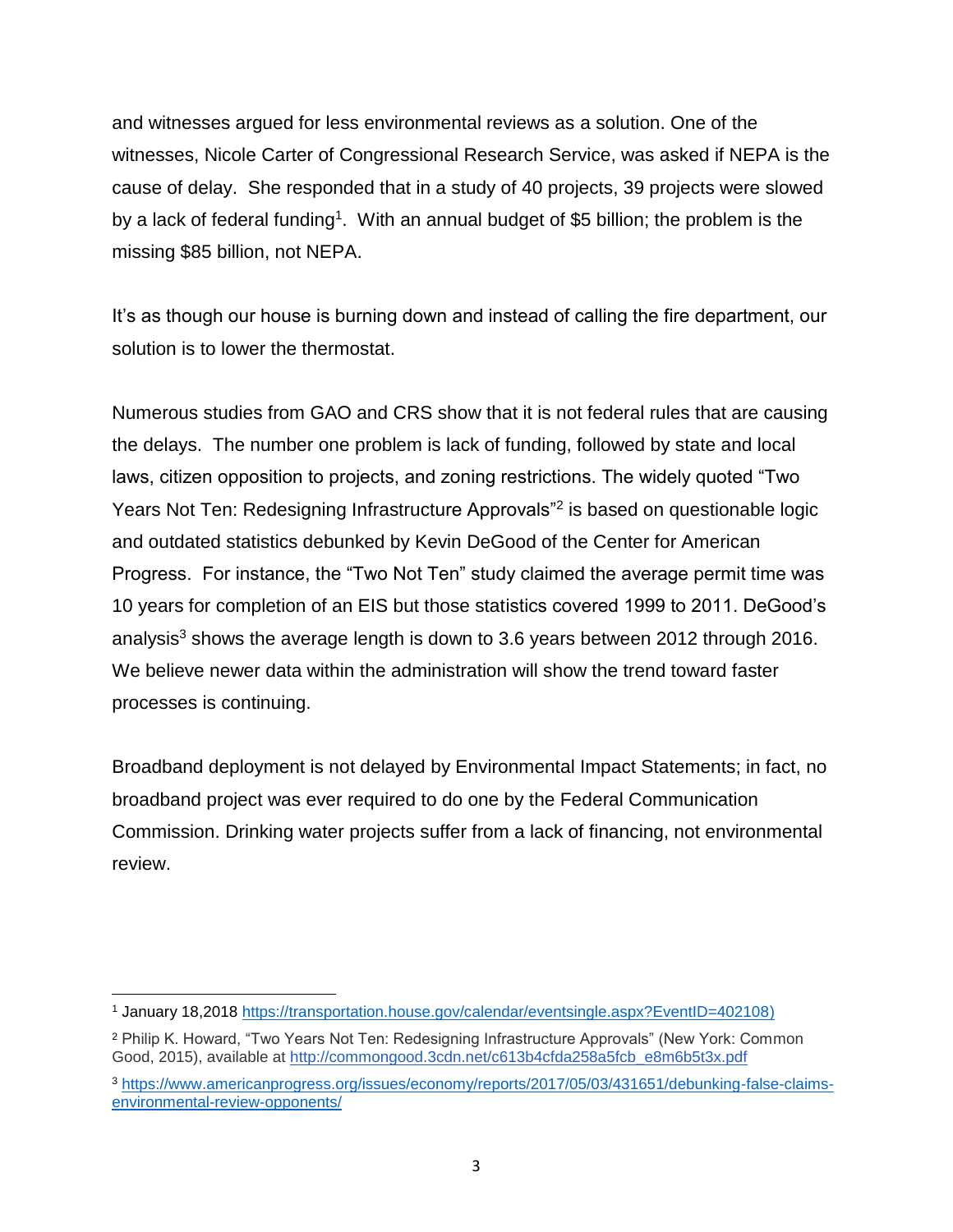Scapegoating NEPA may be a cheap applause line, but we cannot "streamline" our way to universal broadband access, new tunnels under the Hudson, a bridge over the Ohio River, or new sewer systems.

#### **Why NEPA Matters**

I would like the Committee to appreciate why the National Environmental Policy Act (NEPA) and the federal permitting requirements to protect our air, water and wildlife are so important. With an emphasis on "smart from the start" federal decision making, NEPA protects our health, our homes, and our environment. Led by Representative John Dingell and Senator Scoop Jackson and signed into law by President Nixon, the law was prompted in part by concerns from communities whose members felt their views had been ignored in setting routes for the Interstate Highway System. NEPA has empowered the public, including citizens, local officials, landowners, industry, and taxpayers, and demanded government accountability for more than 40 years.

NEPA is democratic at its core. In many cases, NEPA gives citizens their only opportunity to voice concerns about a federal project's impact on their community. When the federal government undertakes a major project such as constructing a dam, a highway, or a power plant, or if a private entity needs a federal permit so it can pollute the air or water, it must ensure that the project's impacts – environmental, economic and otherwise – are considered and disclosed to the public. And because informed public engagement often produces ideas, information, and solutions that the government might otherwise overlook, NEPA leads to better decisions – and better outcomes – for everyone. The NEPA process has saved money, time, lives, historical sites, endangered species, and public lands while encouraging compromise and resulting in better projects with more public support. Our website

<https://www.nrdc.org/resources/never-eliminate-public-advice-nepa-success-stories> highlights NEPA success stories that prove this point.

Most recommendations to cripple the process try to limit public notice and comment are undemocratic. The first time a rancher learns of a pipeline going through his property

4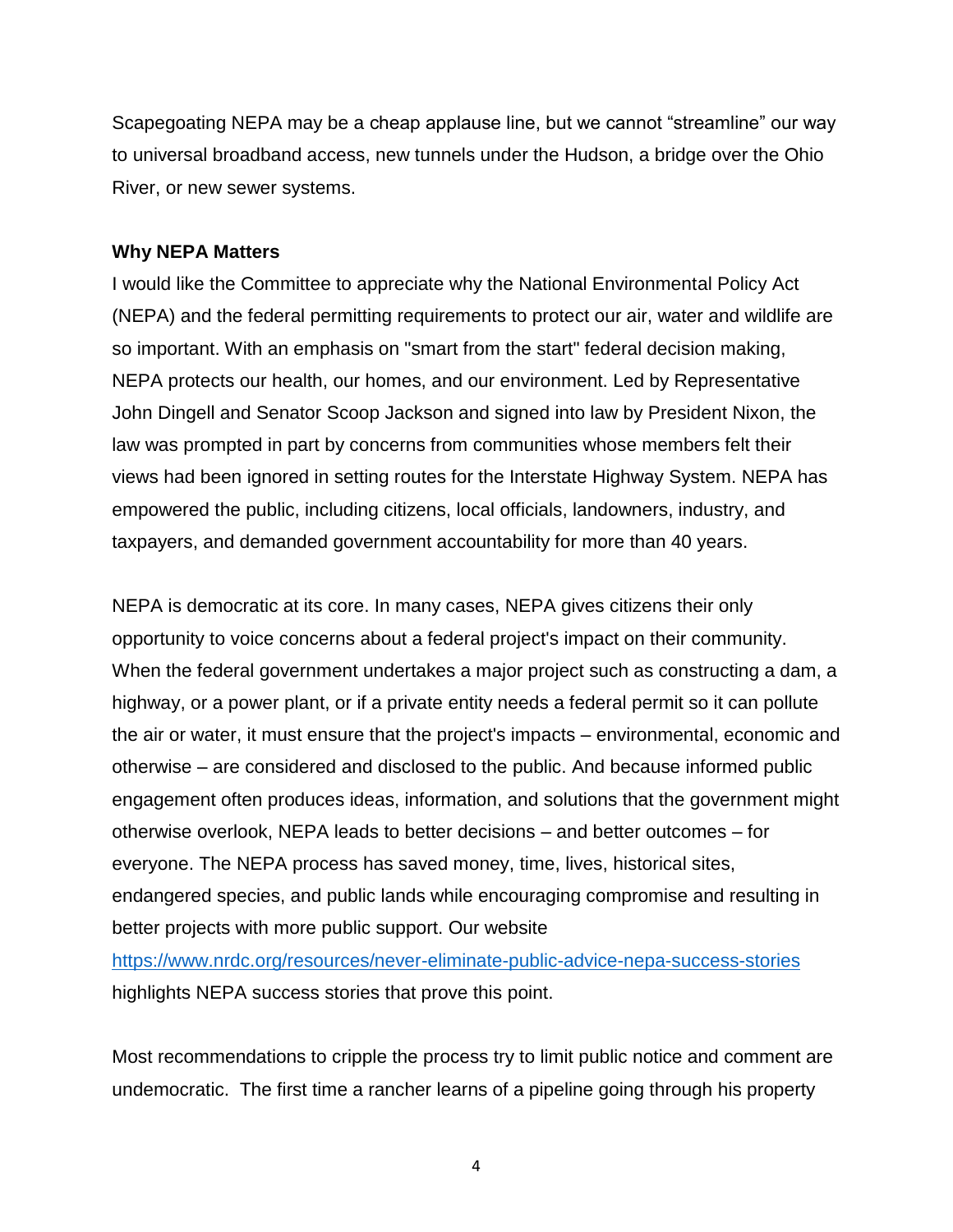shouldn't be when an attorney shows up at his door with an offer to purchase under threat of taking the property by eminent domain. Thanks to NEPA, tens of thousands of Americans have participated in important federal decisions and projects have been made better because of it. And yes, some wasteful projects have died.

# **Recent Changes to the NEPA and Permitting Process**

"Streamlining" or, more accurately, "steamrolling" has been an easy, no-cost way to pretend we are addressing delays in project delivery. Because many congressional committees have tried to assert jurisdiction over NEPA, there have been numerous and contradictory changes to the NEPA process made by Congress since 2005. Various bills have shortened public comment periods, changed the statute of limitations to four different time periods depending on the project, limited access to courts, and set up arbitrary deadlines for permit approvals. USDOT-led projects can now fine other agencies that miss deadlines; a provision that makes as much sense as debtors' prison.

Major changes occurred in October 2015 with the passage of the Fixing America Surface Transportation Act (The FAST Act). Title 41 of that bill, mandated a new interagency administrative apparatus called the Federal Infrastructure Permitting Improvement Steering Council—largely controlled by the Office of Management and Budget (OMB)—to set presumptive deadlines, push the resolution of interagency disputes, and allocate funding and personnel resources to support the overall decisionmaking process.

This infrastructure council was barely operational when the Administration changed. President Trump's first Infrastructure Permitting Executive Order – as the chief Senate sponsors, Senators Portman and McCaskill wrote in a letter to the President<sup>4</sup> – contradicted authorities and responsibilities already in FAST-41, to the consternation of project sponsors that were already participating in the permitting board's existing process. If the objective is to improve infrastructure project reviews and permitting,

l <sup>4</sup> [https://www.portman.senate.gov/public/index.cfm/files/serve?File\\_id=8D346523-409C-4893-8DB2-](https://www.portman.senate.gov/public/index.cfm/files/serve?File_id=8D346523-409C-4893-8DB2-DF364423CA11) [DF364423CA11](https://www.portman.senate.gov/public/index.cfm/files/serve?File_id=8D346523-409C-4893-8DB2-DF364423CA11)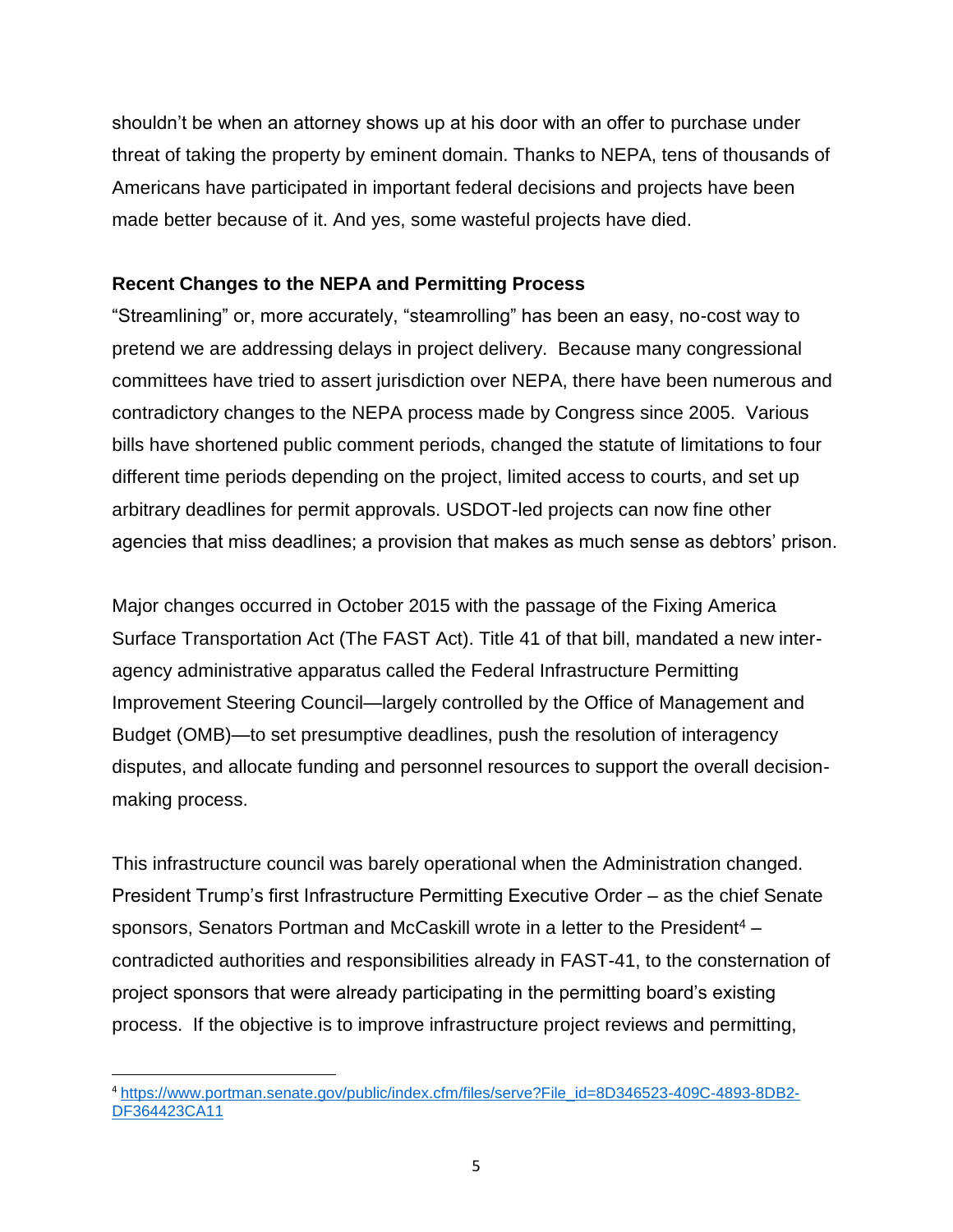Congress' most important challenge is to exercise oversight over implementation. While we don't applaud everything in the law, its robust provisions were enacted just two years ago. The House appropriation for the steering council was a meager \$1 million; probably not even enough to carry out the council's statutory requirement to track project schedules online. Why pass changes to NEPA to "reform", when Congress then fails to appropriate money to effectuate those changes but continues to try to layer on additional changes?

The President's revised Infrastructure Executive Order of August 15, 2017, ameliorated most of the inconsistences with the earlier order. However, that EO also gave a green light to wasteful federal construction in areas susceptible to flooding by revoking an executive order (E.O. 13690) that previously updated flood protection standards. These standards would make sure that public schools, hospitals, military bases, water treatment plants — all public facilities and infrastructure built with federal funding — are constructed with a higher margin of safety for floods and future sea level rise. Revoking these standards will ensure that billions of dollars are wasted rebuilding vulnerable public facilities that could have been built with greater resiliency features or in a safer location.

Despite enactment of this legislation in 2015 and other recent changes to NEPA, this Congress has seen many bills introduced in both chambers that would further amend the NEPA process without regard for their impact on process changes already made in FAST-41. Rather than simplifying current processes, these bills would create new conflicts, sow confusion, and delay project reviews.

Legislation has reached the House floor that would establish new and different and inconsistent permitting and NEPA processes for hydroelectric power projects, water supply projects, natural gas pipelines, international pipelines, fisheries and timber management, and other projects. Besides threatening our environment and natural heritage adopting new measures now would exacerbate effective administration of existing law. For example, USDOT's Inspector General confirmed the agency has been

6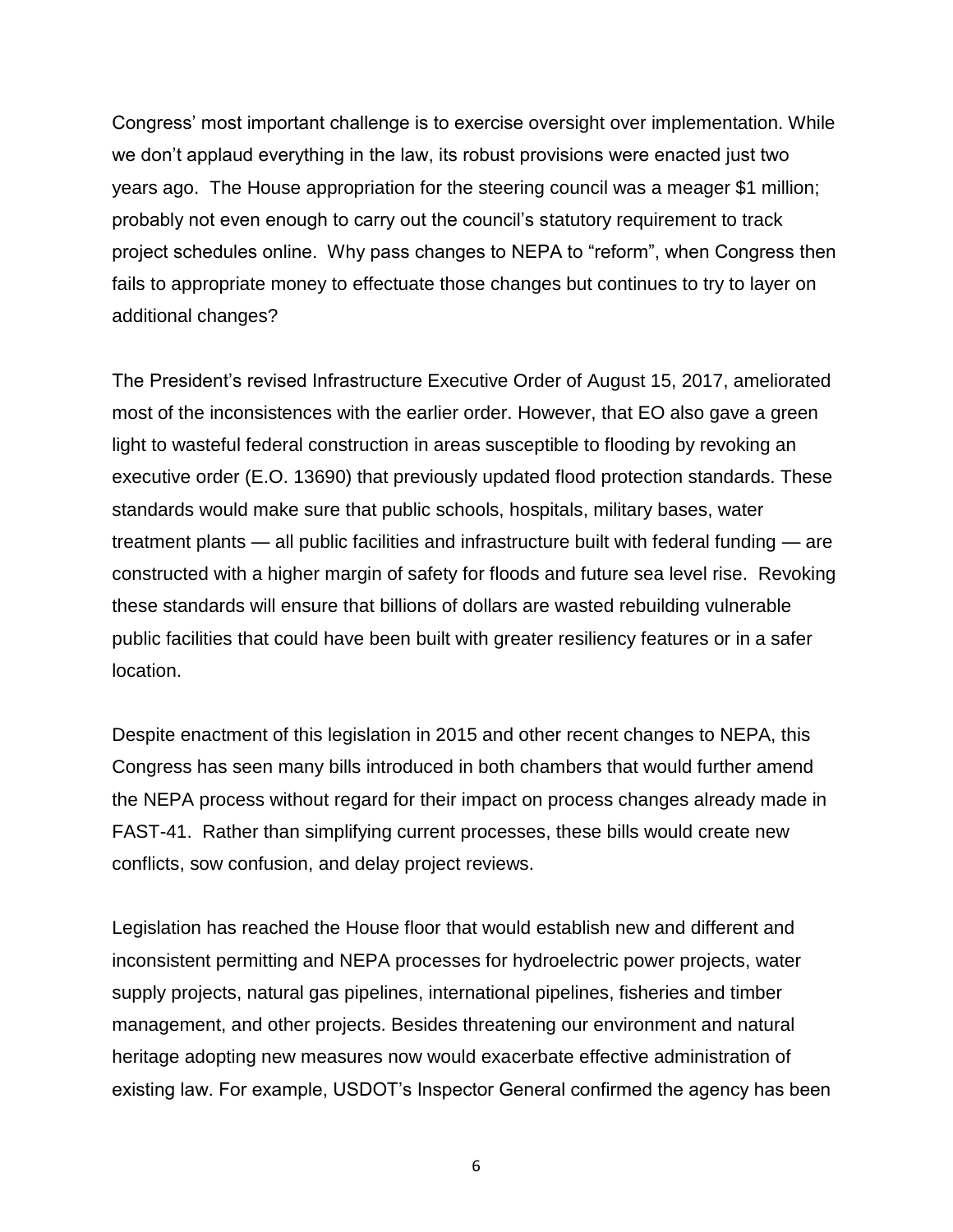hamstrung by repeated policy changes in recent Congresses. Although USDOT had completed most of the reforms mandated by MAP-21 in 2012, the Department was forced to delay implementation of others because they had to be revised to comply with additional requirements of the FAST Act.<sup>5</sup>

The recent draft infrastructure proposal from the White House is not a serious proposal but follows a pattern of falsely blaming project delays on basic environmental protections. The leaked provision would repeal critical clean air, clean water and endangered species protections and undermine basic environmental statutes. It would also set up a process guaranteed to neuter public input into federal actions and give agency heads free reign to virtually exempt any project from NEPA, free from court challenge.

Polling shows that Americans rightfully believe we do not have to sacrifice our environment to have a modern infrastructure system. We don't need to give the Interior Secretary carte blanche to build pipelines through every national park. We do need NEPA to help build a modern infrastructure system that is resilient, energy efficient, and takes into account the impact of a changing climate.

# **What should a new infrastructure bill do?**

Last spring, NRDC released 21st-century infrastructure principles that we believe would produce real benefits to the nation. These principles that are detailed on our website<sup>6</sup>, include:

• Public dollars must be used for the public good. When taxpayers pick up the tab, the public should be the beneficiary of that investment. We must prioritize performance-based infrastructure and projects that deliver economic, social and

 $\overline{\phantom{a}}$ <sup>5</sup> Office of the Inspector General, *Vulnerabilities Exist in Implementing Initiatives Under MAP-21 Subtitle C to Accelerate Project Delivery*, March 6, 2017, available at: <https://www.oig.dot.gov/sites/default/files/DOT%20Implementation%20of%20MAP-21%5E3-6-17.pdf>

<sup>6</sup> <https://www.nrdc.org/sites/default/files/taking-high-road-more-and-better-infrastructure-ip.pdf>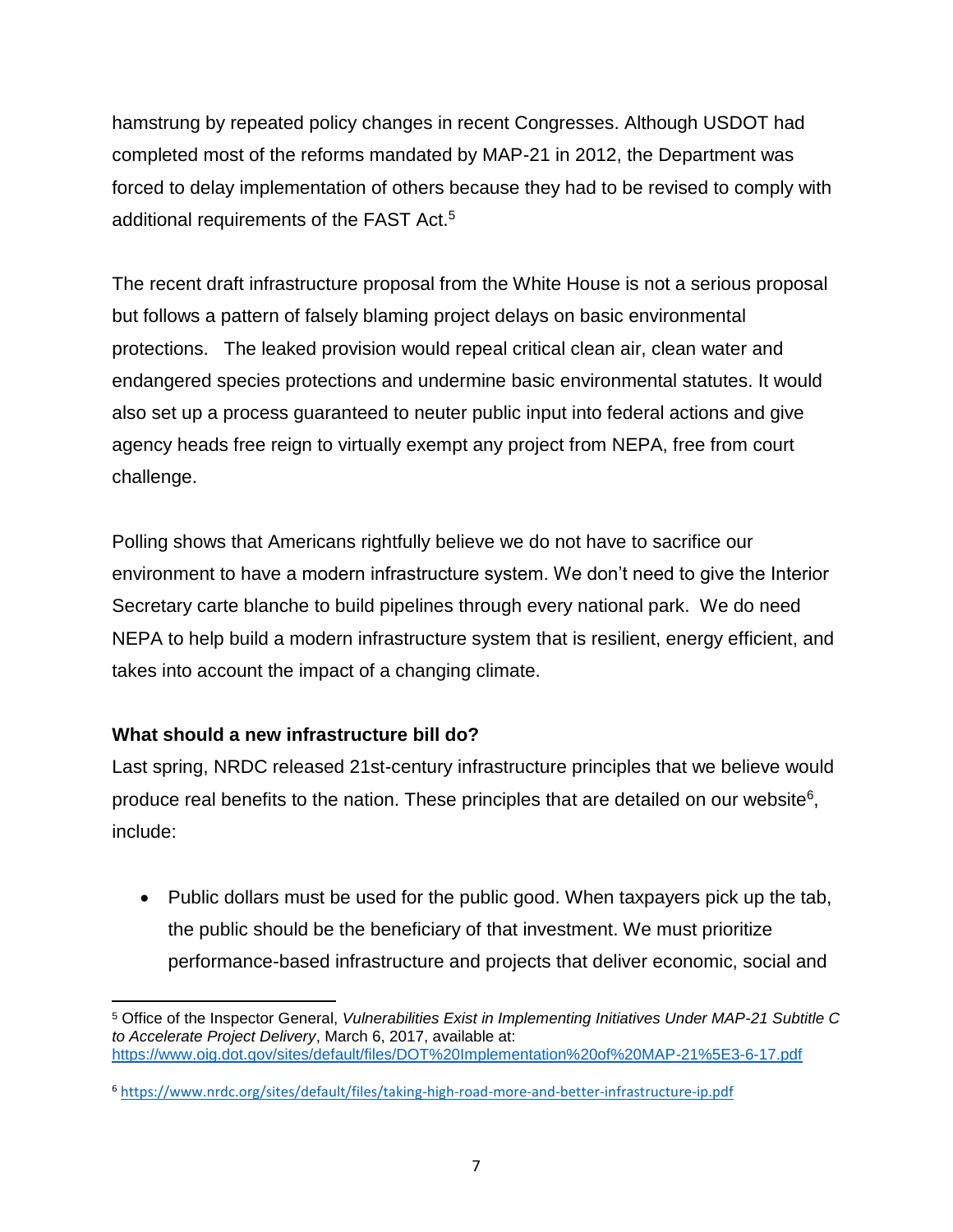environmental benefits—such as jobs, improved mobility, and climate resiliency. Innovative financing and management though public-private partnerships are encouraged. However, any project that gives private investors special incentives must demonstrate value to the community over the long term, result in fair but not excessive profits, and allow for joint management with the public sector to ensure the public purpose is maintained.

- Innovation in clean energy and water should be a priority. Water and energy systems should meet 21st century needs. Unfortunately, almost all of these critical infrastructure systems were built in the 20th or even 19th century, in many cases relying on outdated technologies and practices. Technological innovations like smart meters and energy storage as well as upgrades to the nation's power infrastructure will enable us to take advantage of the clean, reliable, and costeffective energy resources. We need water systems that rely more on distributed green infrastructure, water efficiency, and water reuse to complement our existing investments in gray infrastructure systems.
- Investment in Climate Resilient Infrastructure Projects and Smart Technology is critical. Climate and living patterns are changing rapidly. Infrastructure needs to be designed to meet the challenges of the next century, including rising sea levels, more intense storms, and longer droughts. It also means investment in new technologies and increasing demands on infrastructure systems as urbanization increases. Deploying information technology like broadband and wireless will help us get the data to run our cities and towns more efficiently and decrease the wear and tear on infrastructure. These systems can be added at minimal costs today. Projects should include high-quality connectivity in communities that don't have it, to promote affordable access for all.
- Accountability for Every Dollar. There must be public input and a public review of the project's benefits and potential impacts on wildlife, air and water quality, jobs and public health before any work is undertaken.

8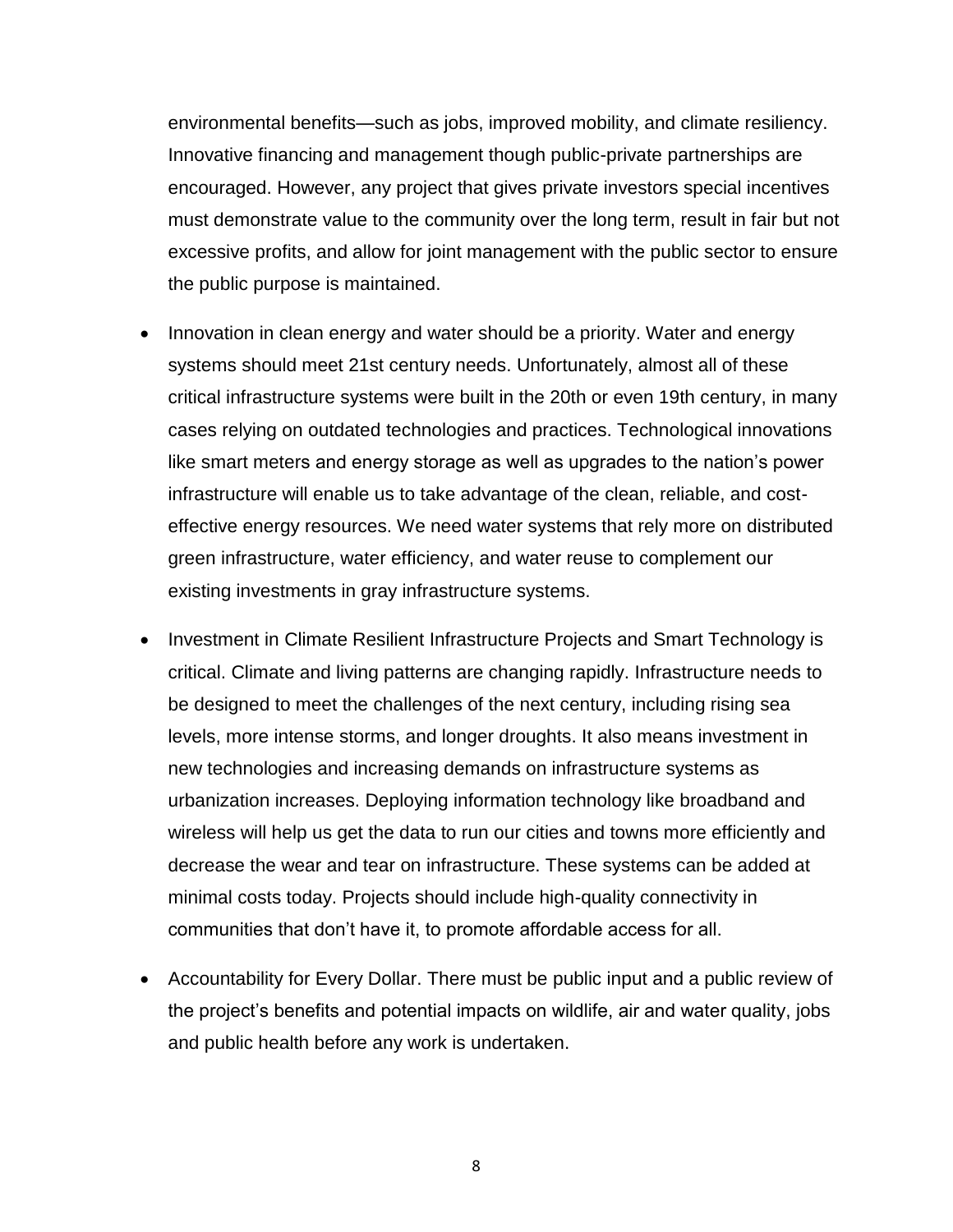- Flexible funding should be allocated for local and regional infrastructure planning. The stream of federal dollars for infrastructure should go directly to communities rather than solely to states. Metropolitan Planning Organizations in the nation's large and small urban areas should be able to have direct access to funding so that local communities can fulfill their own infrastructure visions. This addresses, for example, the historic challenge of implementation funding for innovative local plans—some of which were years in the making under the interagency Partnership for Sustainable Communities—but were not funded by states. This local focus should also include the hiring of local workers for community projects, putting economic opportunity in the hands of the very people affected.
- Good, forward-looking jobs are important. We must prepare Americans for the future. Infrastructure projects are an opportunity for good jobs beyond construction. It's important that for construction projects, costs aren't reduced on the backs of bad deals for workers. New industries that accelerate an entire supply, like clean energy jobs are our future. The growth in clean energy and sustainable jobs is one of the brightest spots on our economic horizon.

We believe one of the bills that is subject of this hearing, H.R. 2479 Leading Infrastructure for Tomorrow's America Act, is a positive alternative to the scapegoating and diversionary tactics of attacking environmental laws and properly addressing our infrastructure needs. For jurisdictional purposes, it only covers programs and projects in this Committee's purview but is a good template for the other committees with jurisdiction over infrastructure to really address the issue rather than pretend we can make a silk purse out of a sow's ear.

I want to specifically mention the LIFT's Act provisions addressing our drinking water problems including lead pipes. Toxic lead that impacts children's mental development cannot be a partisan issue. Making American children safe from lead poisoning needs to be addressed and addressed now. I have attached to my written testimony, the more detailed testimony of my colleague Larry Levine. This testimony addresses both

9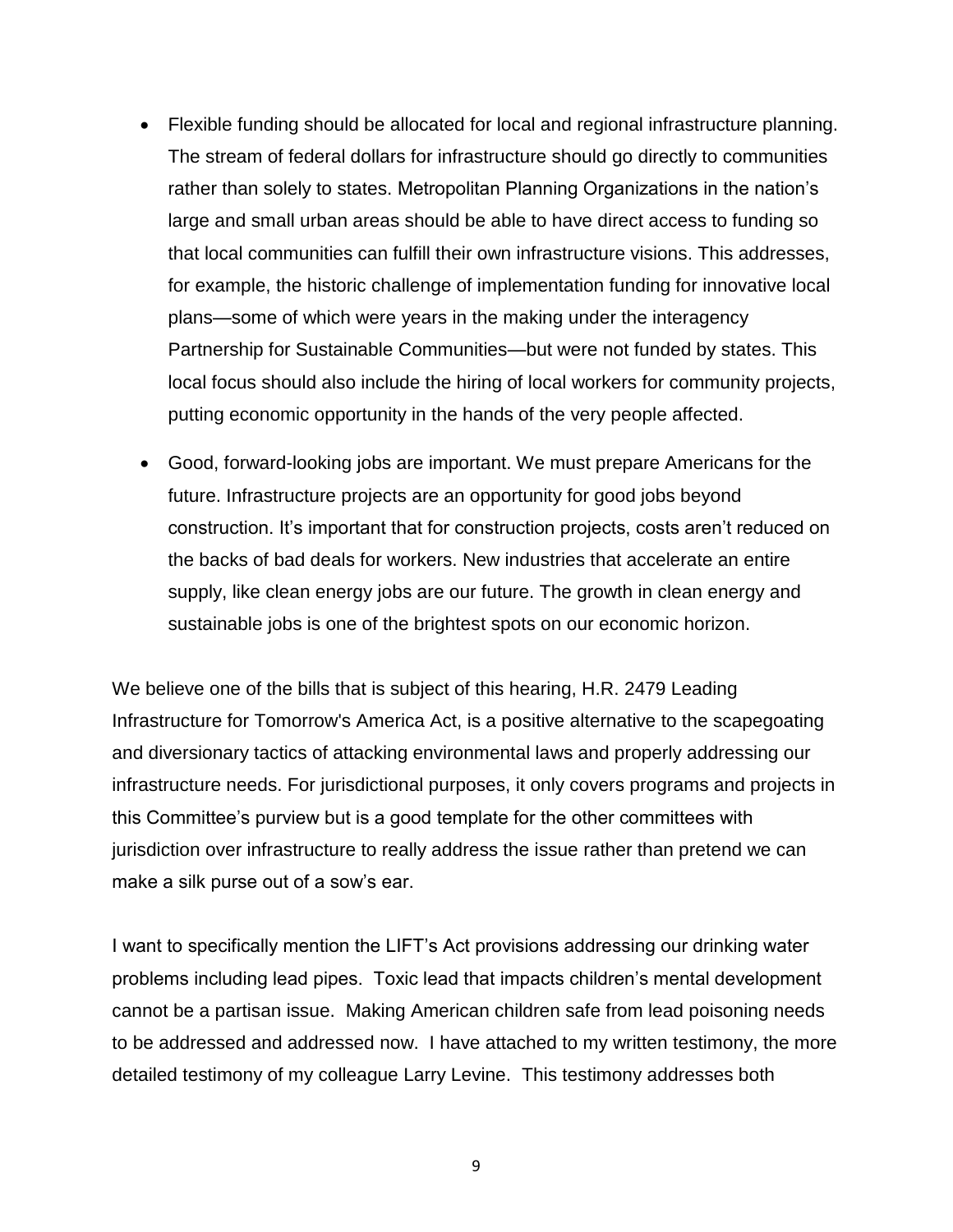drinking and surface water infrastructure needs and recommendations to address the very important affordability issues.

We ask the Congress to seriously address our infrastructure needs, to take into account the threats from climate change and build resilient and energy efficient systems that improve the quality of life with an infrastructure plan attuned to the needs of the 21st century. We can do this smarter and better --by using --not crippling, the environmental review process.

Thank you for the opportunity to testify. NRDC looks forward to working with the committee on bold and effective solutions to our nation's infrastructure challenges.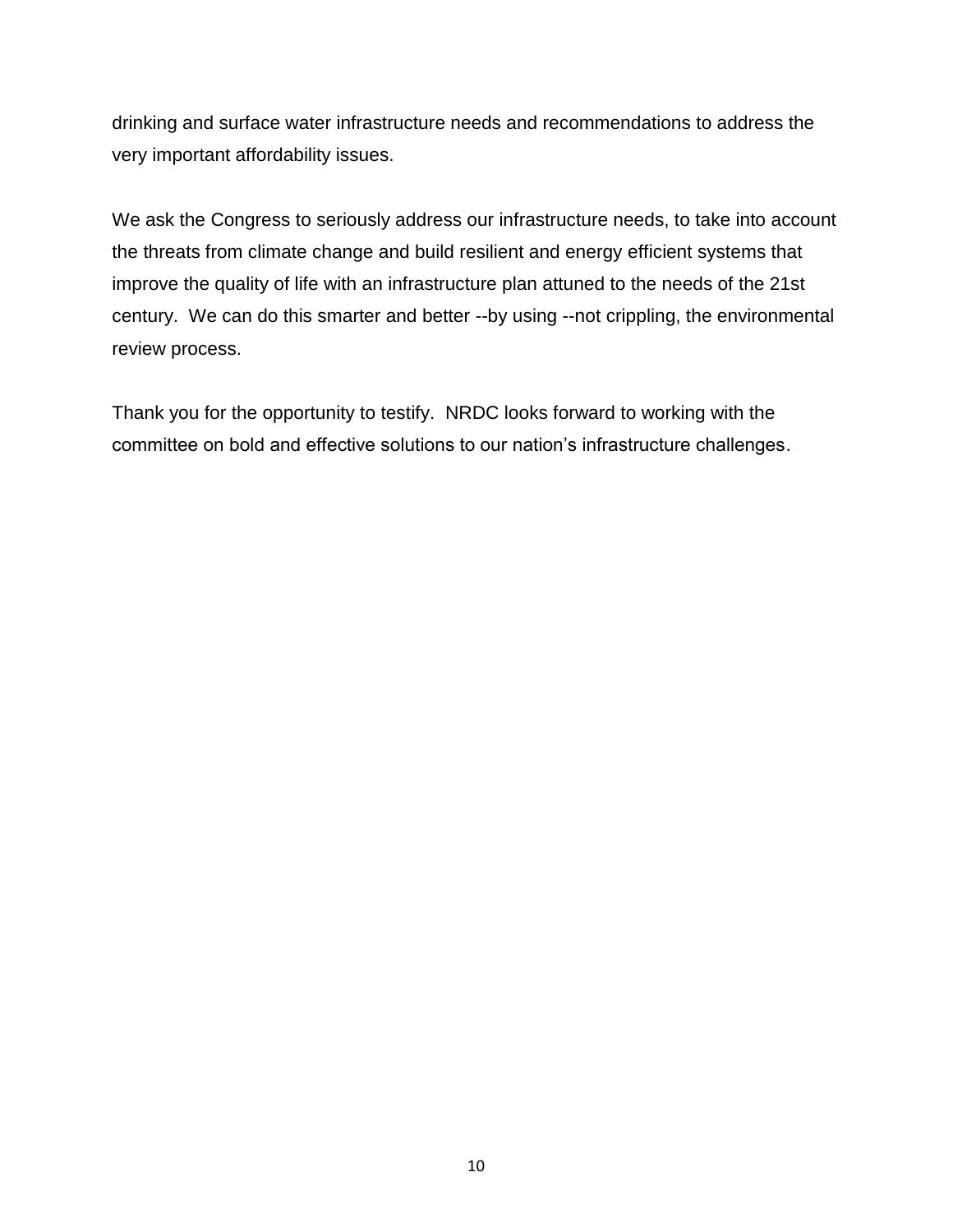

#### **TESTIMONY OF LAWRENCE M. LEVINE SENIOR ATTORNEY NATURAL RESOURCES DEFENSE COUNCIL**

## **BEFORE THE U.S. HOUSE OF REPRESENTATIVES TRANSPORTATION AND INFRASTRUCTURE COMMITTEE SUBCOMMITTEE ON WATER RESOURCES AND ENVIRONMENT**

#### **HEARING ENTITLED "BUILDING A 21ST CENTURY INFRASTRUCTURE FOR AMERICA: WATER STAKEHOLDERS' PERSPECTIVES"**

# **SEPTEMBER 26, 2017**

Good morning Chairman Graves, Ranking Member Napolitano, and members of the Subcommittee. I am Lawrence M. Levine, senior attorney in the Water Program at the Natural Resources Defense Council (NRDC). I appreciate the opportunity to testify today on behalf of NRDC.

# **Summary of Testimony**

In my testimony today, I will emphasize the critical need for major, new federal investment in water, wastewater, and stormwater infrastructure, in order to protect human health and the environment. In much of the country, our aging infrastructure is simply not up to the twin tasks of providing everyone with access to the safe water and sewer services they need and keeping our waterways free of harmful pollution. The scale of the need is so vast that, without a large and lasting commitment of new funds from the federal government – leveraged with additional funds from the states – our communities will not be able to fund the investment they so badly need to bring their water systems into the 21<sup>st</sup> Century.

Specifically, NRDC offers the following top recommendations:

• Increase the current annual appropriations to the Clean Water and Drinking Water State Revolving Funds (the SRFs) to \$6 billion, which would mark a return to a similar level, adjusted for inflation, as was appropriated under President Reagan for the CWSRF alone.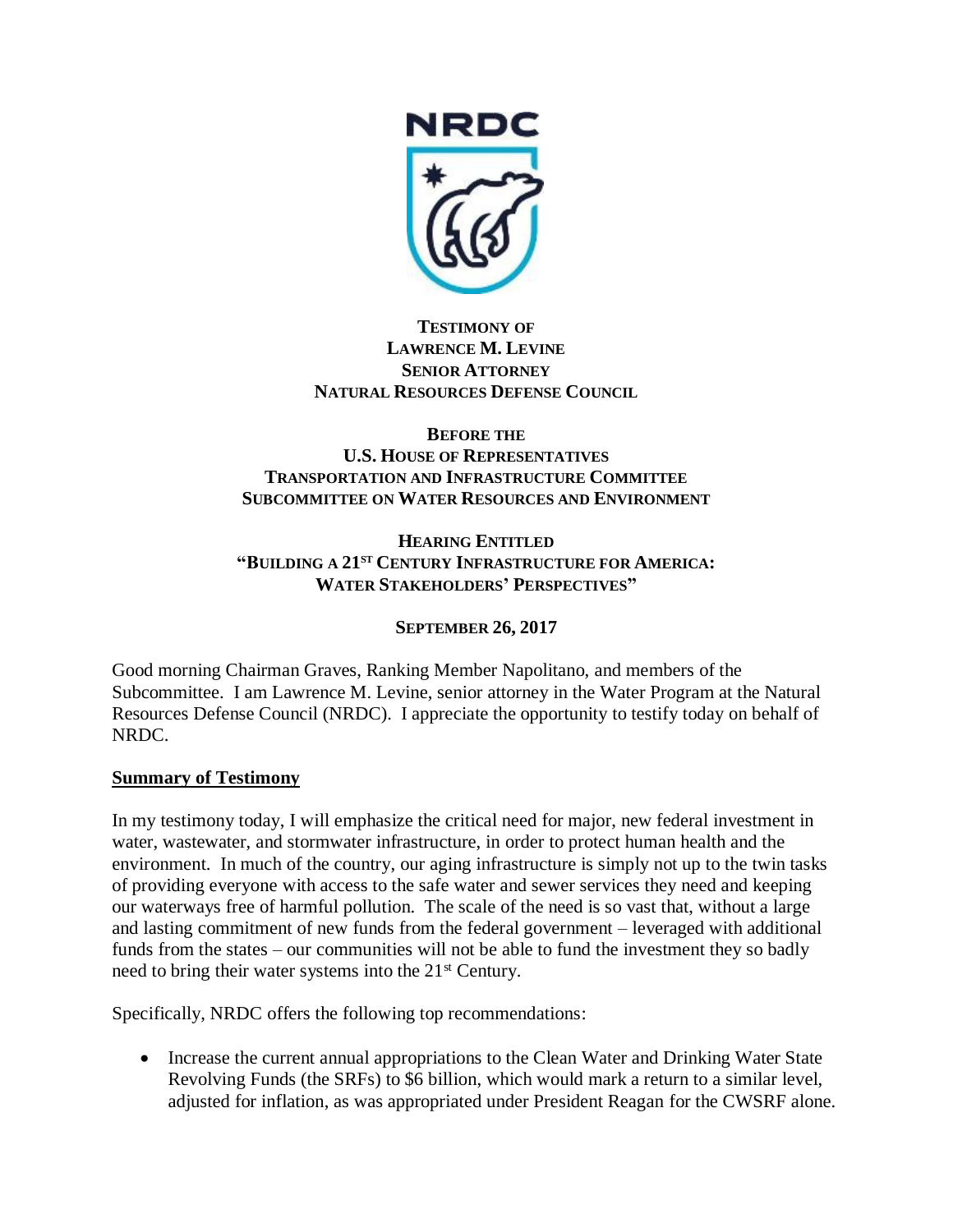Direct the additional funds to water efficiency, green infrastructure, hardship communities, source water protection, nutrient reduction, lead service line replacement, water loss control, and climate resilience.

- Provide incentives to states to leverage federal funds and invest more state dollars in water infrastructure, by allowing states that exceed the minimum required match for federal SRF capitalization grants to distribute a larger share of their SRF funding as grants, rather than loans.
- Reauthorize and improve the sewer overflow control grant program under Clean Water Act Section 122.
- Improve implementation of existing requirements, enacted in 2014, that promote the use of water efficiency, recapture, and reuse strategies in CWSRF-funded projects.
- Ensure that water and sewer service remains affordable for low-income households, even as utilities generate additional local revenue to meet clean water needs.
	- o Prioritize disadvantaged communities in water infrastructure grant programs.
	- o Create a federal low-income water and sewer assistance program (analogous to the Low Income Home Energy Assistance Program) to help maintain affordable water and sewer costs at the household level.
	- o Use federal policy to spur creation of complementary state and local customer assistance programs; promote more equitable water and sewer rate structures; and increase utilities' use of asset management, green infrastructure, and water efficiency strategies that reduce costs for all customers.
- Reinstate the Federal Flood Risk Management Standard, to protect the value of federal water infrastructure investments by reducing the risk of severe damage in future flood disasters.
- Support tools for effective prioritization of pipe replacement and leakage control.
- Preserve and strengthen source water protections, including the Clean Water Rule, to protect health and reduce treatment costs.

Finally, NRDC urges Congress to ensure that all federal infrastructure funding, including water infrastructure funding, is guided by principles that maximize the benefits of public investment.

**\* \* \* \* \***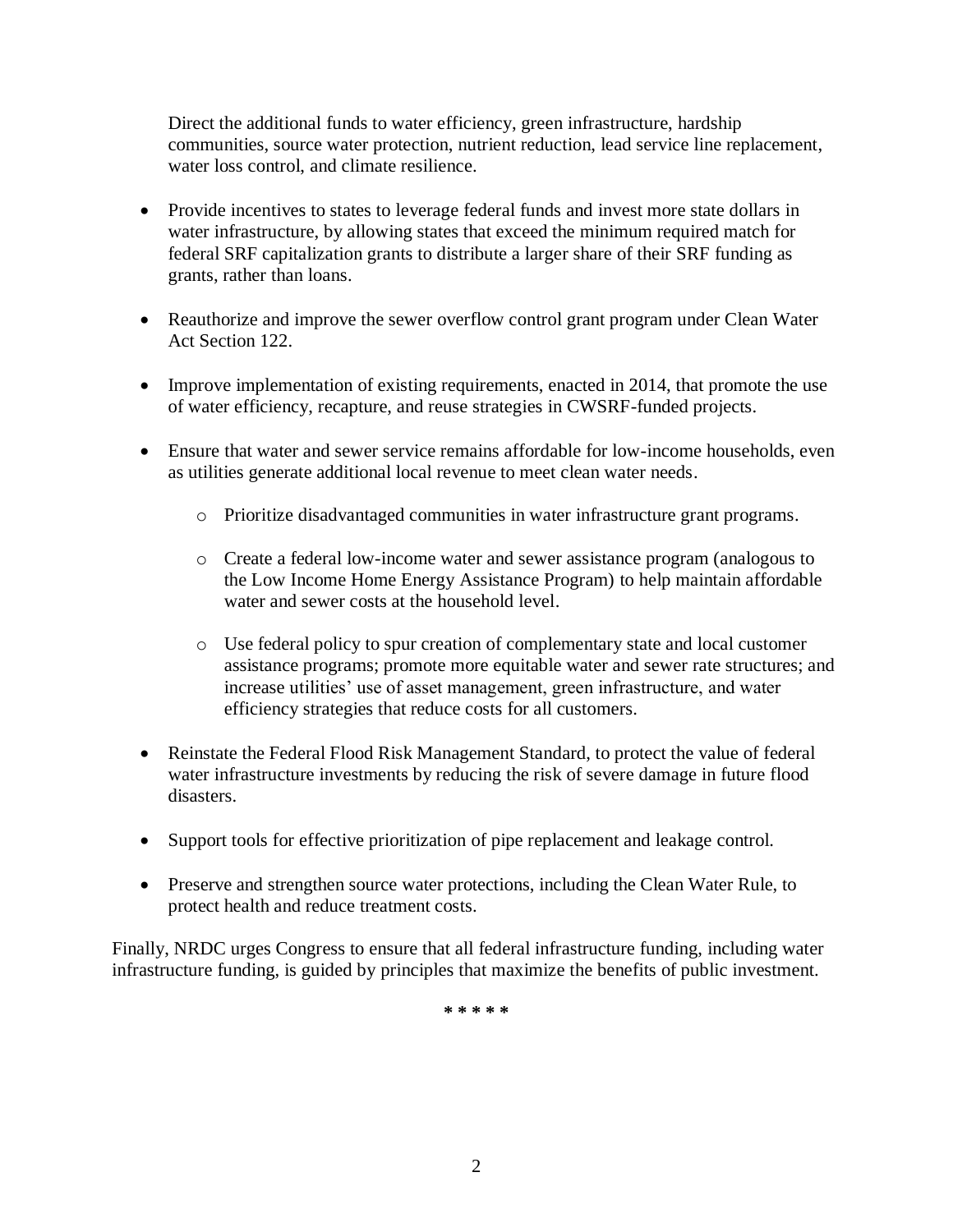## **Federal Infrastructure Funding, Including Water Infrastructure Funding, Should Be Guided by Principles that Maximize the Benefits of Public Investment**

As the Transportation and Infrastructure Committee prepares to consider federal infrastructure investment – including, but not limited to, water infrastructure – I would like to share the broad principles for infrastructure investment that NRDC urges the nation to follow:

- Use public funds in ways that simultaneously deliver economic, social, and environmental benefits;
- Spur innovation in clean and efficient water and energy systems;
- Invest in climate-resilient infrastructure projects and smart technology;
- Ensure accountability for every dollar, including robust public input and review through compliance with the National Environmental Policy Act requirements;
- Allocate flexible funding for local and regional planning; and
- Create good, forward-looking jobs, beyond the construction phase of infrastructure projects.<sup>1</sup>

For water, wastewater, and stormwater infrastructure, specifically, we also urge Congress to embrace a set of key principles: We must increase federal investment now to address the enormous outstanding needs – which I discuss at length below – by expanding existing State Revolving Funds, leveraging additional investment by states and local governments, and exploring new and innovative funding sources. This additional funding should encourage natural and nature-based infrastructure solutions for water system needs, including source water protection, floodplain restoration, water use efficiency, and stormwater retention and infiltration – all of which offer wide-ranging and cost-effective benefits to communities. It should also support infrastructure projects that are designed, sited, and built with the full consideration of the future impacts of climate change.

Further, water infrastructure investments must ensure communities and families in the greatest need are not left behind. Federal funds should assist communities facing large gaps between their infrastructure needs and their ability to raise or repay funds from local sources. Federal funds and policies should also support customer assistance programs and equitable rate structures that help maintain affordable water and sewer costs for low-income households. In addition, we can amplify benefits to the economy by incorporating Buy American domestic sourcing requirements, and prevailing wage provisions, and green job opportunities.

Finally, increased funding should not support extending service in ways that facilitate sprawl development. It should not come at the expense of reductions in federal funding for other environmental investments or regulatory programs. Nor should this funding be linked to reduced environmental protections under the Clean Water Act, Safe Drinking Water Act, Endangered Species Act, National Environmental Policy Act, and other statutes.

<sup>&</sup>lt;sup>1</sup> These principles are laid out more fully on NRDC's website here: [https://www.nrdc.org/experts/shelley](https://www.nrdc.org/experts/shelley-poticha/infrastructure-works-america-not-just-wall-street)[poticha/infrastructure-works-america-not-just-wall-street.](https://www.nrdc.org/experts/shelley-poticha/infrastructure-works-america-not-just-wall-street)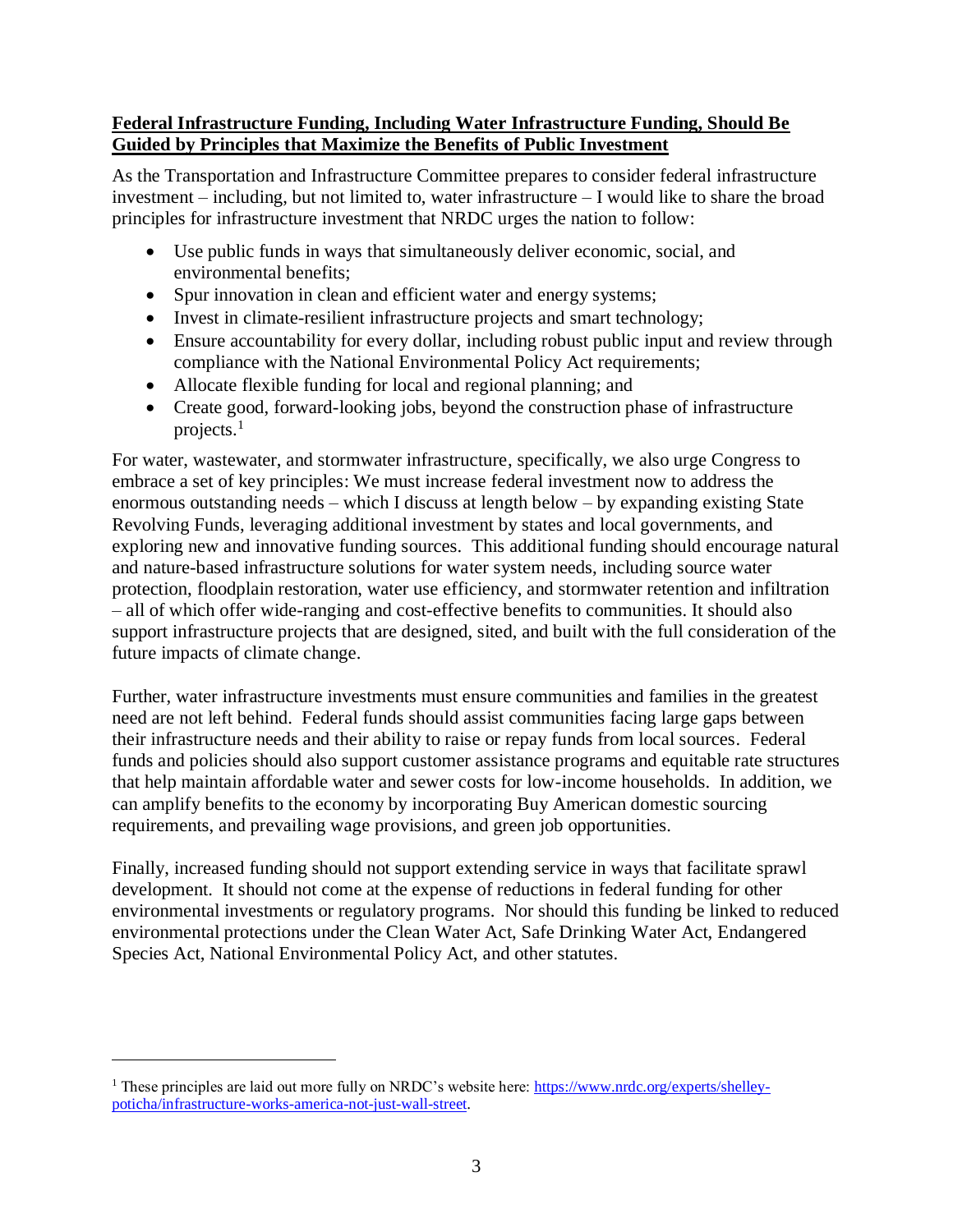#### **The United States Must Significantly Increase Public Investment in Municipal Water Infrastructure to Protect Public Health and the Environment**

First-class infrastructure to protect clean water and public health is among our most important – and most basic – needs as a nation. Across the country, America's municipal wastewater and stormwater infrastructure is outdated and failing due to decades of deferred maintenance and a failure to implement up-to-date pollution control technologies. Far too often, all across the country, untreated or insufficiently treated sewage and polluted runoff from cities and suburbs makes our rivers, bays, beaches, estuaries, and other inland and coastal waters both unsafe for human use and too degraded to support the fisheries and natural habitat on which we all depend for sustenance, recreation, and natural flood mitigation. Water quality in and downstream of urbanized areas is too degraded to meet water quality standards established under the Clean Water Act to protect drinkable, fishable, and swimmable waters.

Likewise, in regard to drinking water infrastructure, although many utilities have substantially improved treatment in recent years, our failure to invest adequately in water infrastructure means that, in too many cases, the public is still drinking water containing contaminants that pose serious health risks.<sup>2</sup> We remain at risk from lead, arsenic, bacteria and other pathogens, cancercausing disinfection byproducts, the rocket fuel component perchlorate, and many other regulated and unregulated contaminants. One very visible manifestation of failing drinking water infrastructure is the estimated 240,000 water main breaks per year.<sup>3</sup> Even more water is lost to unseen leaks and breaks that never reach the surface. This not only wastes enormous amounts of precious water and causes serious damage to roads and property, it also can pose significant public health risks. Particularly when water mains are close in proximity to sewer lines, fecal contamination can get into the drinking water after a rupture or pressure loss, posing a threat of causing a waterborne disease outbreak. Drinking water treatment plants, too, suffer from outdated infrastructure. Far too many continue to rely solely upon outdated treatment technologies such as coagulation, sand filtration, and chlorination. These can work well to remove some basic contaminants, like certain microorganisms, but cannot remove many of the modern contaminants, such as pesticides, industrial chemicals, pharmaceuticals, and other chemicals that are widespread in water. 4 Further, there are an estimated 6-10 million lead service lines in the U.S. that need to be replaced.<sup>5</sup>

<sup>&</sup>lt;sup>2</sup> For further detail on drinking water infrastructure needs, see Testimony of Erik D. Olson, NRDC, Before the Committee on Energy and Commerce, Subcommittee on Environment, U.S. House of Representatives, Hearing Entitled "Reinvestment and Rehabilitation of Our Nation's Safe Drinking Water Delivery Systems" (March 16, 2017), [http://docs.house.gov/meetings/IF/IF18/20170316/105711/HHRG-115-IF18-Wstate-OlsonE-20170316.pdf.](http://docs.house.gov/meetings/IF/IF18/20170316/105711/HHRG-115-IF18-Wstate-OlsonE-20170316.pdf)

<sup>3</sup> American Society of Civil Engineers, *2013 Report Card for America's Infrastructure*, [http://www.infrastructurereportcard.org.](http://www.infrastructurereportcard.org/)

<sup>4</sup> NRDC, "Report Finds Deteriorating Infrastructure, Pollution Threaten Municipal Drinking Water Supplies,"

<sup>2003,</sup> [https://www.nrdc.org/media/2003/030611;](https://www.nrdc.org/media/2003/030611) Erik Olson et al., NRDC, "What's on Tap?" 2003, [https://www.nrdc.org/sites/default/files/whatsontap.pdf;](https://www.nrdc.org/sites/default/files/whatsontap.pdf) Brian Cohen and Erik Olson, "Victorian Water Treatment Enters the 21st Century," NRDC, 1995.

<sup>5</sup> Cornwell, David A.; Brown, Richard A.; Via, Steve H., "National Survey of Lead Service Line Occurrence,"

April 2016, Journal of the American Water Works Association, vol. 108, no. 4, pages E182-E191, available online at [http://dx.doi.org/10.5942/jawwa.2016.108.0086.](http://dx.doi.org/10.5942/jawwa.2016.108.0086)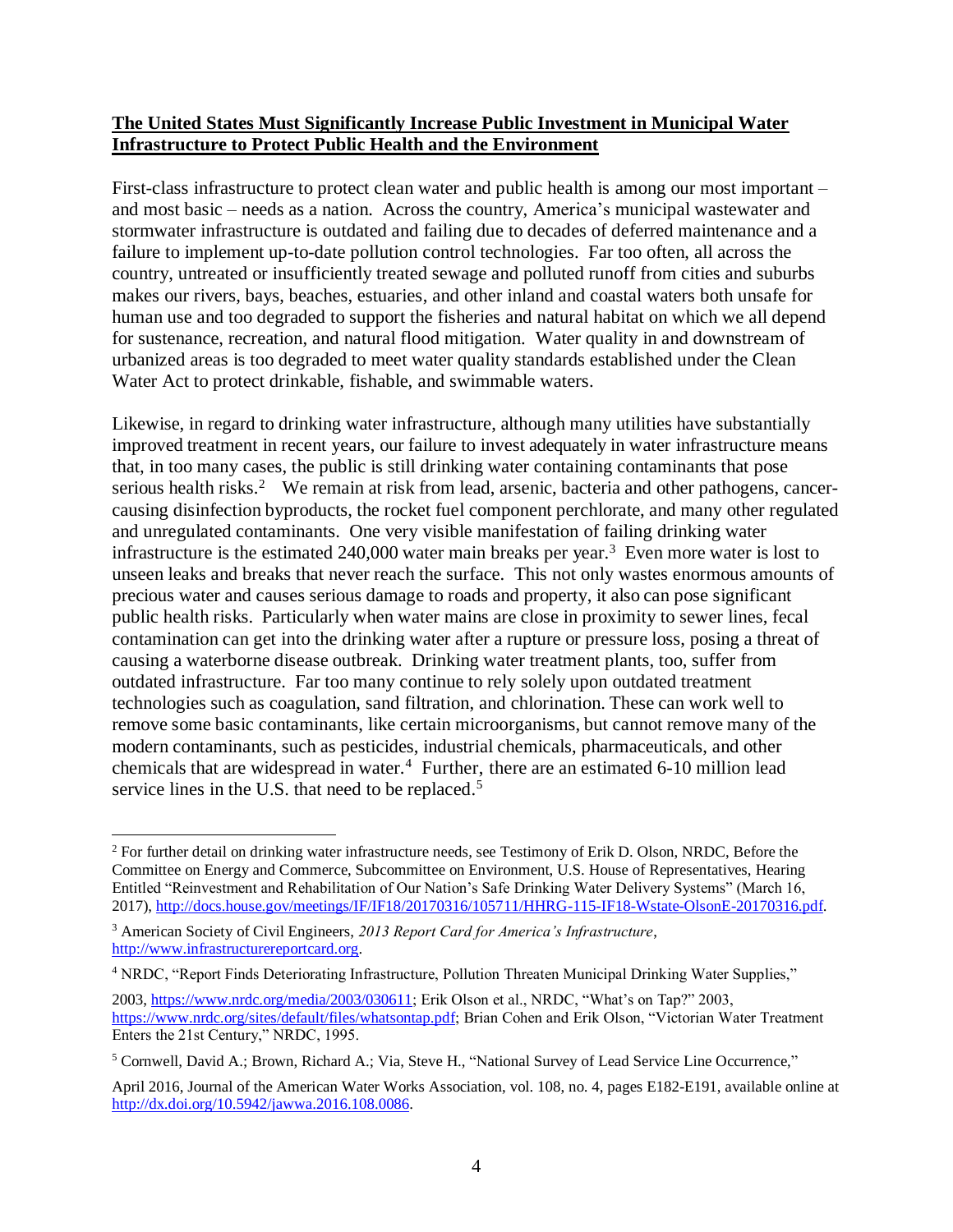Based on data from the states, which was self-reported in 2011-2012 by local governments and utilities responding to a voluntary survey, the Environmental Protection Agency identified more than \$660 billion that must be invested in water, wastewater, and stormwater infrastructure over the next 20 years to meet current environmental protection and public health needs (\$271 billion for sewage systems and stormwater and \$384 billion for drinking water).<sup>6</sup> EPA's reports acknowledge that these are under-estimates, due to incomplete survey responses and limitations in the survey methodology. The Value of Water Coalition – which includes drinking water and wastewater utilities and their national associations – estimates a far greater need: at least \$123 billion per year over the next decade to achieve a good state of repair.<sup>7</sup> These numbers do not include the \$30 to \$40 billion that the American Society of Civil Engineers has estimated it would take to replace lead service lines around the country.<sup>8</sup>

These numbers also do not include the cost of additional improvements needed to make the nation's drinking water, wastewater and stormwater systems more resilient to the challenges posed by climate change. The national associations representing wastewater and drinking water utilities estimate that impacts of climate change could add between \$448-\$944 billion to the nation's water infrastructure needs through 2050.<sup>9</sup> These impacts include disruption of water supplies from drought; potential for damage to treatment facilities and collection and distribution systems from floods, hurricanes, and coastal storms; and the growing threat of inundation and resulting loss of facilities attributable to rising sea levels.<sup>10</sup>

An increasing risk of flooding, especially in coastal areas, is extremely problematic, as water and sewage treatment plants often are built in low-lying areas, close to a water supply source or a receiving water for treated effluent. Between 1998 and 2014, the Federal Emergency Management Agency, alone, spent \$10.3 billion to repair flood-damaged public utilities.<sup>11</sup> Within just the last month, Hurricanes Harvey and Irma overwhelmed many drinking water and wastewater treatment systems in Florida and Texas, illustrating the sorts of damage that climate change continues to make increasingly likely. After Irma, millions of gallons of treated and untreated wastewater poured into Florida's waterways, streets, and neighborhoods as sewage

<sup>6</sup> EPA, *Drinking Water Infrastructure Needs Survey and Assessment, Fifth Report to Congress* (Apr. 2013), available at [https://www.epa.gov/sites/production/files/2015-07/documents/epa816r13006.pdf;](https://www.epa.gov/sites/production/files/2015-07/documents/epa816r13006.pdf) EPA, *Clean Watersheds Needs Survey, Report to Congress* (Jan. 2016), available at [https://www.epa.gov/sites/production/files/2015-12/documents/cwns\\_2012\\_report\\_to\\_congress-508-opt.pdf.](https://www.epa.gov/sites/production/files/2015-12/documents/cwns_2012_report_to_congress-508-opt.pdf)

<sup>7</sup> Value of Water Campaign, *The Economic Benefits of Investing in Water Infrastructure* (2017), available at [http://thevalueofwater.org/sites/default/files/Economic%20Impact%20of%20Investing%20in%20Water%20Infrastr](http://thevalueofwater.org/sites/default/files/Economic%20Impact%20of%20Investing%20in%20Water%20Infrastructure_VOW_FINAL_pages.pdf) [ucture\\_VOW\\_FINAL\\_pages.pdf.](http://thevalueofwater.org/sites/default/files/Economic%20Impact%20of%20Investing%20in%20Water%20Infrastructure_VOW_FINAL_pages.pdf)

<sup>8</sup> American Society of Civil Engineers, *Failure to Act: Closing the Infrastructure Investment Gap for America's Economic Future* (2016), available at [http://www.infrastructurereportcard.org/wp-content/uploads/2016/05/ASCE-](http://www.infrastructurereportcard.org/wp-content/uploads/2016/05/ASCE-Failure-to-Act-Report-for-Web-5.23.16.pdf)[Failure-to-Act-Report-for-Web-5.23.16.pdf.](http://www.infrastructurereportcard.org/wp-content/uploads/2016/05/ASCE-Failure-to-Act-Report-for-Web-5.23.16.pdf)

<sup>9</sup> National Association of Clean Water Agencies (NACWA) and Association of Metropolitan Water Agencies (AMWA), *Confronting Climate Change: An Early Analysis of Water and Wastewater Adaptation Costs* (2009), available at [http://www.amwa.net/galleries/climate-change/ConfrontingClimateChangeOct09.pdf.](http://www.amwa.net/galleries/climate-change/ConfrontingClimateChangeOct09.pdf)

<sup>&</sup>lt;sup>10</sup> For example, see American Society of Civil Engineers, 2017 Infrastructure Report Card, [https://www.infrastructurereportcard.org/cat-item/wastewater/.](https://www.infrastructurereportcard.org/cat-item/wastewater/)

<sup>&</sup>lt;sup>11</sup> NRDC, "The Need for Flood Protection Standards" (Nov. 30, 2015)[, https://www.nrdc.org/resources/need-flood](https://www.nrdc.org/resources/need-flood-protection-standards)[protection-standards.](https://www.nrdc.org/resources/need-flood-protection-standards)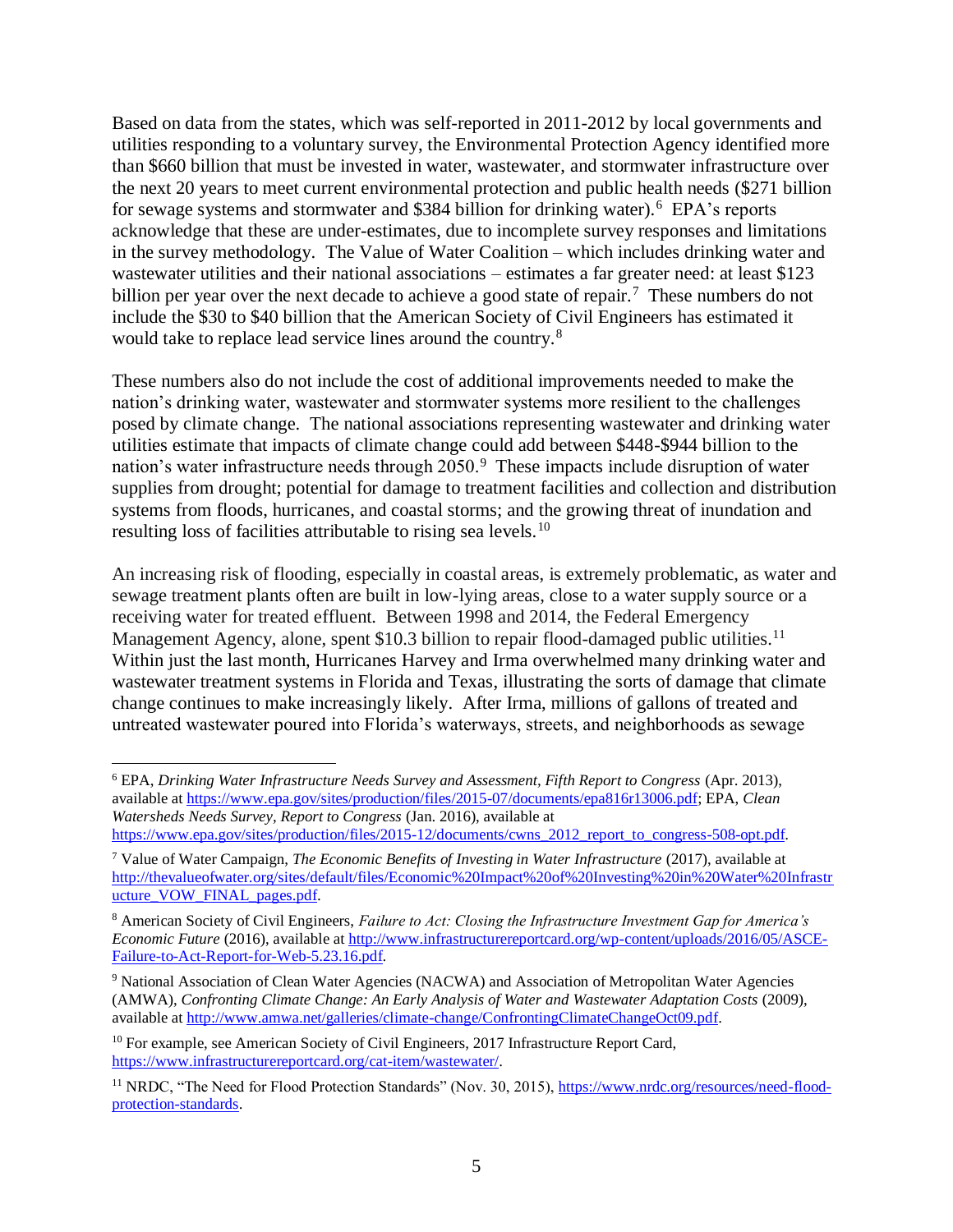treatment plants were submerged. Miami's South District Wastewater Treatment Plant reported that 6 million gallons of sewage spilled into Biscayne bay.<sup>12</sup> Hurricane Harvey impacted multiple drinking water systems, resulting in 166 declaring boil-water notices and 50 shutting down.<sup>13</sup> In Beaumont, Texas, over 118,000 people were without safe drinking water for several days after floodwaters knocked out the city's water supply.<sup>14</sup> While Hurricanes Harvey and Irma were extreme events, climate change makes such events more likely, as rising sea levels allow storm surge to travel farther inland and a warmer atmosphere increases the likelihood for intense rain storms. Investing today to protect against these threats can save billions of dollars in avoided future damages.

Despite the staggering need to improve our water infrastructure, **aggregate capital spending at the local, state, and federal level is currently just \$41 billion per year – far short of the total need**. 15

#### Moreover, as the need for investment has grown, **the share of federal contribution to water infrastructure spending has fallen significantly over the past 30 years**. 16

We must increase federal water infrastructure investment now to address this enormous outstanding need. This will yield both environmental and economic benefits for our communities. It is estimated that \$188.4 billion spent on water infrastructure investments over a 5-year period would yield \$265 billion in economic activity and create 1.9 million jobs.<sup>17</sup> EPA found similar results for economic stimulation and job creation, determining in 2010 that the Clean Water State Revolving Fund had leveraged more than \$74 billion in water infrastructure investment, creating 1.4 to 2 million jobs for the U.S. economy since 1988.<sup>18</sup> And a more recent analysis found that investing the estimated \$82 billion per year in water infrastructure needed to fix the nation's pipes and water treatment plants could create \$220 billion in annual economic activity and result in 1.3 million jobs annually.<sup>19</sup>

<sup>15</sup> Value of Water Campaign, *The Economic Benefits of Investing in Water Infrastructure* (2017).

 $\overline{a}$ <sup>12</sup> J. Dloughy and A. Natter, "Cities Swimming in Raw Sewage as Hurricanes Overwhelm Systems," *Bloomberg* (Sept. 13, 2017), [https://www.bloomberg.com/news/articles/2017-09-13/cities-swimming-in-raw-sewage-as](https://www.bloomberg.com/news/articles/2017-09-13/cities-swimming-in-raw-sewage-as-hurricanes-overwhelm-systems)[hurricanes-overwhelm-systems.](https://www.bloomberg.com/news/articles/2017-09-13/cities-swimming-in-raw-sewage-as-hurricanes-overwhelm-systems)

<sup>&</sup>lt;sup>13</sup> EPA, "Status of Water Systems in Areas Affected by Harvey" (Sept. 3, 2017), [https://www.epa.gov/newsreleases/status-water-systems-areas-affected-harvey.](https://www.epa.gov/newsreleases/status-water-systems-areas-affected-harvey) 

<sup>14</sup> Debbie Elliot, "With Flooded Streets And No Tap Water, Unknowns Face Beaumont, Texas, Residents," *National Public Radio – Morning Edition* (Sept. 1, 2017), [http://www.npr.org/2017/09/01/547774586/beaumont-texas-is](http://www.npr.org/2017/09/01/547774586/beaumont-texas-is-without-running-water)[without-running-water;](http://www.npr.org/2017/09/01/547774586/beaumont-texas-is-without-running-water) City of Beaumont, "Public Information: Boil Water Notice to Rescind," (Sept. 9, 2017), [http://beaumonttexas.gov/public-information-boil-water-notice-rescind/.](http://beaumonttexas.gov/public-information-boil-water-notice-rescind/)

<sup>16</sup> *Id*.

<sup>17</sup> Rockefeller Foundation, American Rivers, and Economic Policy Institute, *Water Works* (2011) at 24, available at [https://www.epi.org/publication/water-works-infrastructure-report/.](https://www.epi.org/publication/water-works-infrastructure-report/)

<sup>18</sup> EPA, *Clean Water State Revolving Fund Programs Annual Report* (June 2010), available at [http://water.epa.gov/grants\\_funding/cwsrf/upload/2009\\_CWSRF\\_AR.pdf.](http://water.epa.gov/grants_funding/cwsrf/upload/2009_CWSRF_AR.pdf)

<sup>19</sup> Value of Water Campaign, *The Economic Benefits of Investing in Water Infrastructure* (2017).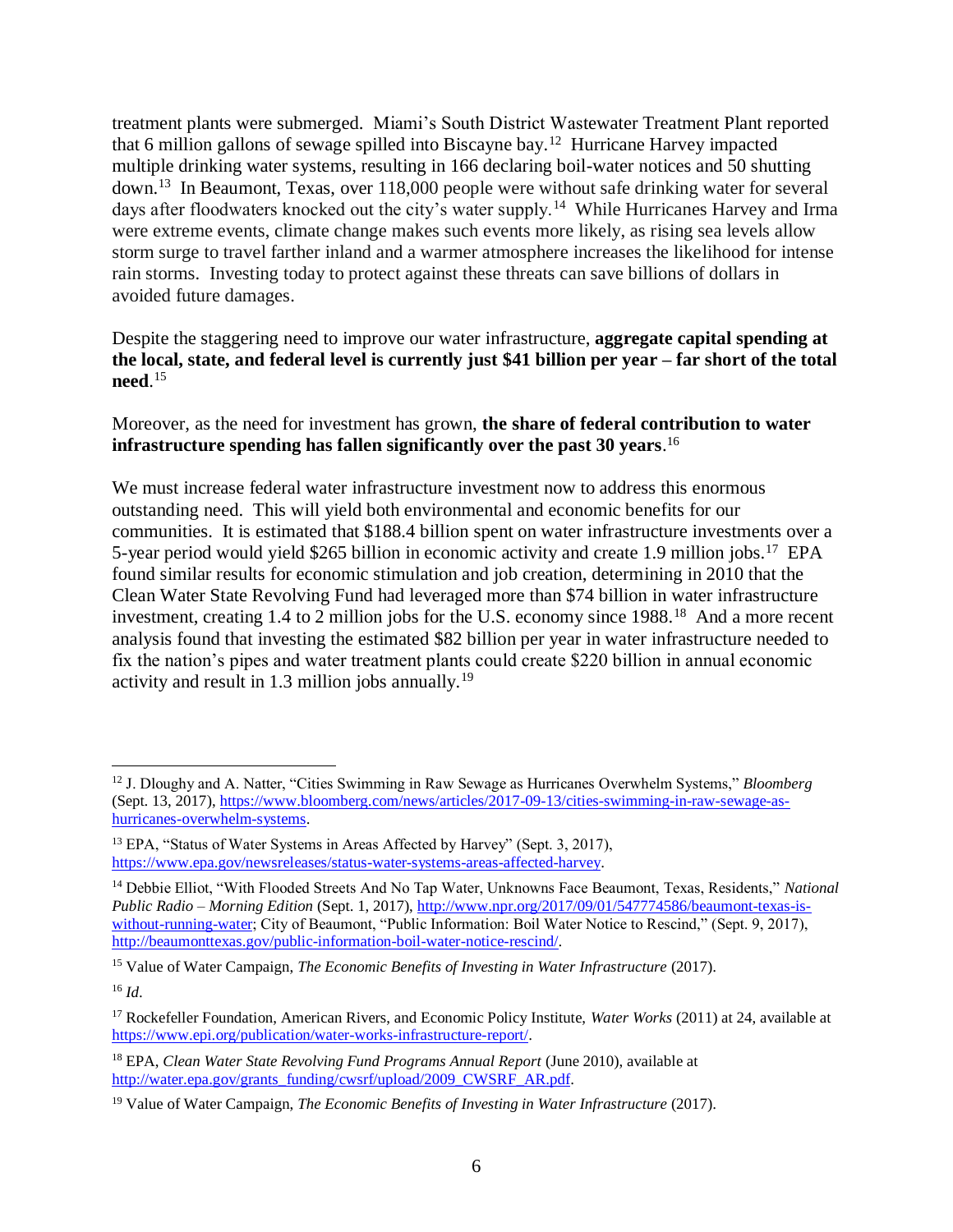We cannot meet our most basic water infrastructure needs without a huge increase in direct **public** investment by the federal and state governments. Private investment can play, at most, only a modest role in solving these problems. Private investors require a return on their investment, which, in the case of water, wastewater, and stormwater infrastructure, is derived from rate revenues. Yet, in many places across the nation, the scale of investment needed to fully solve water infrastructure problems is greater than local ratepayers can support alone. A federal infrastructure policy that relies principally on private investment would simply fail to meet our nation's massive water infrastructure needs, particularly in rural states and poor communities.

For example, of the 53,000 community drinking water systems in the United States, thousands are currently unable to comply with basic drinking water standards.<sup>20</sup> This is especially the case in lower income communities in rural areas, as well as many cities that are having financial struggles. The communities that are having the largest challenges providing safe water are not attracting private infrastructure investment and will not be able to do so. They lack the economies of scale that can attract investors (in the case of small troubled systems), or lack the income levels among many of the customers to support sufficient revenue to pay for private investment (in the case of both rural and urban systems in areas like Flint, Michigan or San Juan, Puerto Rico, that are financially challenged).

## **Congress Should Triple the Size and Improve the Deployment of State Revolving Fund Appropriations, Reestablish a Grant Program for Sewer Overflow Control Projects, and Provide Incentives for Larger State Investments in Water Infrastructure**

The federal government provides critical support to help communities meet their water infrastructure needs through the Clean Water and Drinking Water State Revolving Funds (hereafter "CWSRF" and "DWSRF," or collectively "the SRFs"). Since their inception, the SRFs have provided \$138.9 billion to local communities, almost all of which has been in the form of low-interest loans.<sup>21</sup>

Both increased SRF and related water infrastructure funding and better deployment by states of available funds are necessary to meet our water infrastructure investment needs. NRDC recommends a major increase in annual SRF appropriations, with a priority on providing more financial support to meet low-income communities' water infrastructure needs, increasing investments in environmentally innovative projects, and preparing our water systems for the uncertainties of operating in a future defined by the impacts of climate change. We recommend changes in federal SRF rules that would spur states and communities to take advantage of the full range of financial assistance that the SRFs are able to provide. We also support proposals to reauthorize the sewer overflow control grant program, which would complement the SRF. And we recommend more effective implementation of SRF policies that Congress adopted in 2014,

<sup>&</sup>lt;sup>20</sup> NRDC, "Threats on Tap: Widespread Violations Highlight Need for Investment in Water Infrastructure and Protections," (May 2, 2017), https://www.nrdc.org/resources/threats-tap-widespread-violations-water-infrastructure.

<sup>&</sup>lt;sup>21</sup> Since 1987 the CWSRF has provided \$111 billion to communities. See [https://www.epa.gov/cwsrf.](https://www.epa.gov/cwsrf) Since 1996 the DWSRF has provided \$27.9 billion to communities. See [https://www.epa.gov/drinkingwatersrf/how-drinking](https://www.epa.gov/drinkingwatersrf/how-drinking-water-state-revolving-fund-works#tab-1)[water-state-revolving-fund-works#tab-1.](https://www.epa.gov/drinkingwatersrf/how-drinking-water-state-revolving-fund-works#tab-1)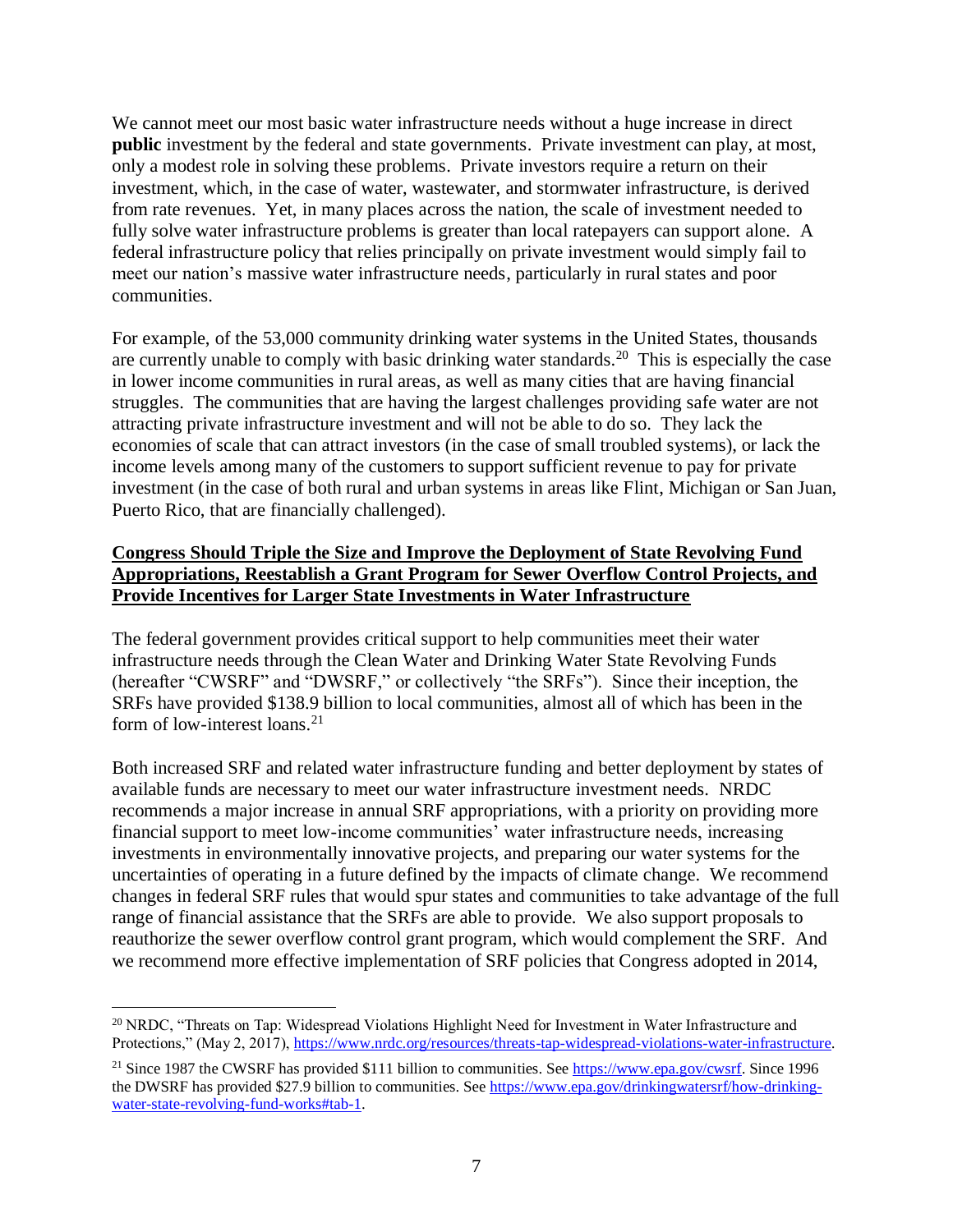which were intended to maximize the use of water efficiency, recapture, and reuse strategies that allow federal water infrastructure investments to achieve more "bang for the buck."

## *Congress Should Increase SRF Funding and Establish Priorities for Use of Additional Funds*

Congress should increase its long-term commitment to federal water infrastructure funding by reauthorizing and increasing appropriations to the SRFs. NRDC recommends that Congress increase combined funding to the SRFs to \$6 billion annually, which would mark a return to a similar level, adjusted for inflation, as was appropriated under President Reagan for the CWSRF alone. We note that the President, during his election campaign last year, pledged to do just that. $22$ 

Congress should dedicate the approximately \$4 billion in new federal funding, which would result from such an increase, to the following priorities that are currently under-represented in the states' portfolios of SRF assistance:

- Water efficiency, water reuse, and water recycling;
- Green infrastructure:

 $\overline{a}$ 

- Source water protection;
- Reducing nitrogen and phosphorus pollution from wastewater and stormwater;
- Removing lead service lines that endanger the health of 22 million Americans;<sup>23</sup>
- Reducing the amount of water that is wasted due to old, leaky water mains;
- Fixing deteriorating and outdated drinking water infrastructure, especially in disadvantaged communities that cannot ensure that safe water is provided to their residents; and
- Ensuring that our water infrastructure is designed to withstand the increased risk of droughts, floods, and other impacts of climate change.

# *Congress should revise the SRF cap on "additional subsidization" to encourage states to leverage their SRF programs*

Congress should amend policies governing states' use of the SRF in ways that encourage states to leverage their SRF programs. Congress appropriates funding each year, which is distributed by EPA to states according to a needs-based formula. States are required to provide a minimum

<sup>22</sup> Sharon Verbeten, "What Will the Trump Administration Mean for the Water, Wastewater Industry?," *Municipal Water & Sewer* (Jan. 24, 2017),

[http://www.mswmag.com/online\\_exclusives/2017/01/what\\_will\\_the\\_trump\\_administration\\_mean\\_for\\_the\\_water\\_w](http://www.mswmag.com/online_exclusives/2017/01/what_will_the_trump_administration_mean_for_the_water_wastewater_industry) [astewater\\_industry.](http://www.mswmag.com/online_exclusives/2017/01/what_will_the_trump_administration_mean_for_the_water_wastewater_industry)

<sup>&</sup>lt;sup>23</sup> Cornwell, David A.; Brown, Richard A.; Via, Steve H., "National Survey of Lead Service Line Occurrence,"

April 2016, *Journal of the American Water Works Association*, vol. 108, no. 4, pages E182-E191, available online at [http://dx.doi.org/10.5942/jawwa.2016.108.0086.](http://dx.doi.org/10.5942/jawwa.2016.108.0086)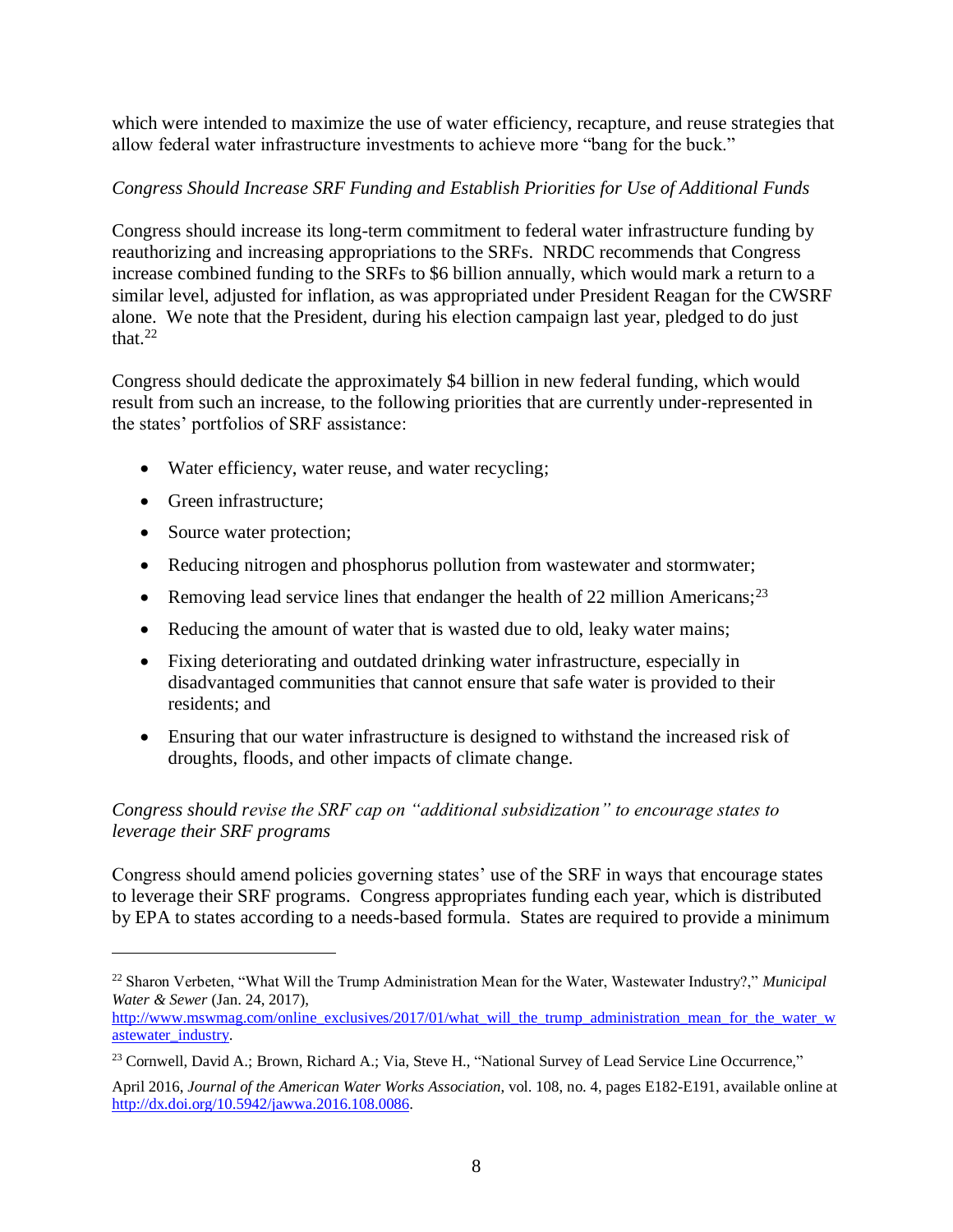20 percent match to the annual federal contribution. Many states only invest the minimum match each year, relying on their share of annual federal appropriations to incrementally grow their SRFs' financial capacity. This approach is insufficient to meet the growing water infrastructure needs of communities in those states. But some states do much more to leverage their existing SRF programs and provide more assistance to communities, simply by making use of the full range of financing mechanisms the SRFs are authorized to support under state and federal law. As shown below, these states include Indiana, Texas, Ohio, New York, and Massachusetts, among others.

The SRFs can provide financial support through a variety of mechanisms including:<sup>24</sup>

- low-interest or no-interest loans,  $25$
- the purchase of debt,
- loan guarantees or municipal bond insurance if this would improve the credit for the local obligation,
- revenue or security for state issued bonds that are deposited back into the SRF,
- loan guarantees to establish local revolving funds that are used for purposes identical to the state's CWSRF, <sup>26</sup> and
- loans where the principal and interest can be forgiven, effectively allowing the SRFs to issue grants, also known as "additional subsidization" or "subsidized assistance."<sup>27</sup>

If existing SRF financing mechanisms that are currently authorized in statute, like the ability to issue bonds and provide loan guarantees, were more widely deployed by the states, new capital could be mobilized to meet the nation's water infrastructure needs.

To realize this untapped potential, Congress should create incentives for more states to contribute additional resources to their SRFs, beyond the money given to them by the federal government and their minimum 20 percent state match. NRDC wants to see states use their SRFs more creatively, by investing more of their own resources, by providing assistance in the form of loan guarantees, and by distributing more funding as grants to low-income communities and for environmentally innovative projects, like green infrastructure and water efficiency.

This could be accomplished by changing the cap that Congress places on the amount of assistance that states can distribute as grants, known in SRF circles as "additional subsidization." Under the Drinking Water SRF, hardship communities are eligible for additional subsidization.<sup>28</sup>

 $\overline{a}$ <sup>24</sup> For CWSRF see 33 U.S.C. 1383(d) and for DWSRF see 42 U.S.C. 300(j)-12(f).

<sup>&</sup>lt;sup>25</sup> Loan terms can be for up to 30 years under the CWSRF and 20 years under the DWSRF.

<sup>&</sup>lt;sup>26</sup> Local revolving loan funds are not eligible for support from DWSRFs.

<sup>&</sup>lt;sup>27</sup> States are allowed to provide "additional subsidization" to SRF applicants in the form of forgiveness of the principal and interest on SRF loans, grants, or negative interest rate loans. The amount that states can provide in additional subsidization is capped at 30 percent of a state's annual share of Congressional SRF appropriations.

<sup>28</sup> 42 USC 300j-12(d).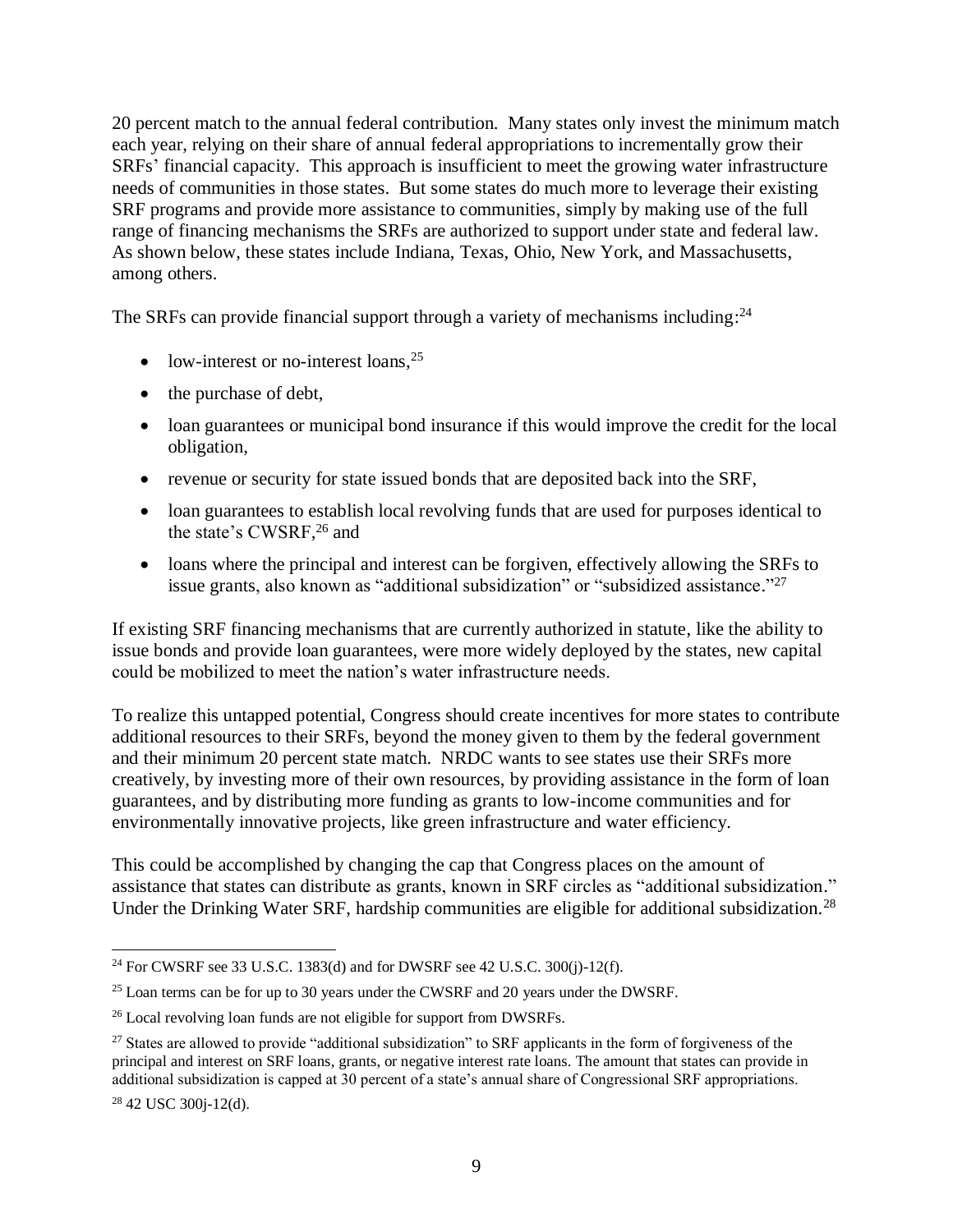Under the Clean Water SRF, those communities, as well as communities that will use SRF funds to promote green infrastructure, water efficiency and reuse, and climate resiliency, are eligible for additional subsidization.<sup>29</sup> Under current law, states can only provide subsidized assistance (e.g., grants) up to an amount that equals 30 percent of their annual federal SRF funding and they are barred from providing more, even if they have the financial capacity to do so.  $30\,$  In some states, the cap effectively may keep SRF programs from deploying 100 percent of their available funds, whether by grants or loans; funds available for loans can go unclaimed when municipalities lack the credit to borrow even at SRF-subsidized interest rates.

NRDC recommends amending the SRF statutes to base the cap on additional subsidization on a 10-year rolling average of how much states have invested in their SRF above and beyond their minimum (20 percent) federal match requirements. This reform would provide incentives for states to contribute more funding to their SRFs and allow them to distribute most of those dollars to hardship communities and communities that want to promote green infrastructure, water efficiency and reuse, and climate resiliency. We also recommend that eligibility criteria for additional subsidization under the DWSRF be amended to reflect similar project-specific criteria as currently exist in the CWSRF.<sup>31</sup>

Twenty states could immediately benefit from changing the cap, including Ohio, Indiana, Texas, New York, and Massachusetts. These twenty states have contributed, on average, nearly \$70 million per year over the last ten years, on top of the minimum 20 percent SRF match required to receive new federal funding. Currently those states can, on average, only provide \$11.2 million of grant assistance each year. Under our proposal, these states would be able to distribute, on average, an additional \$69.3 million per year as grants or other forms of subsidized assistance for eligible projects.

The graph below shows how states that have a history of contributing more than the minimum 20 percent match to their CWSRF could benefit from a statutory change in the definition of "additional subsidization" envisioned by NRDC.

 $29$  33 USC 1383(i)(1).

<sup>30</sup> 42 USC 300j-12(d)(2) and 33 USC 1383(i)(3).

<sup>31</sup> 33 USC 1383(i)(1)(B).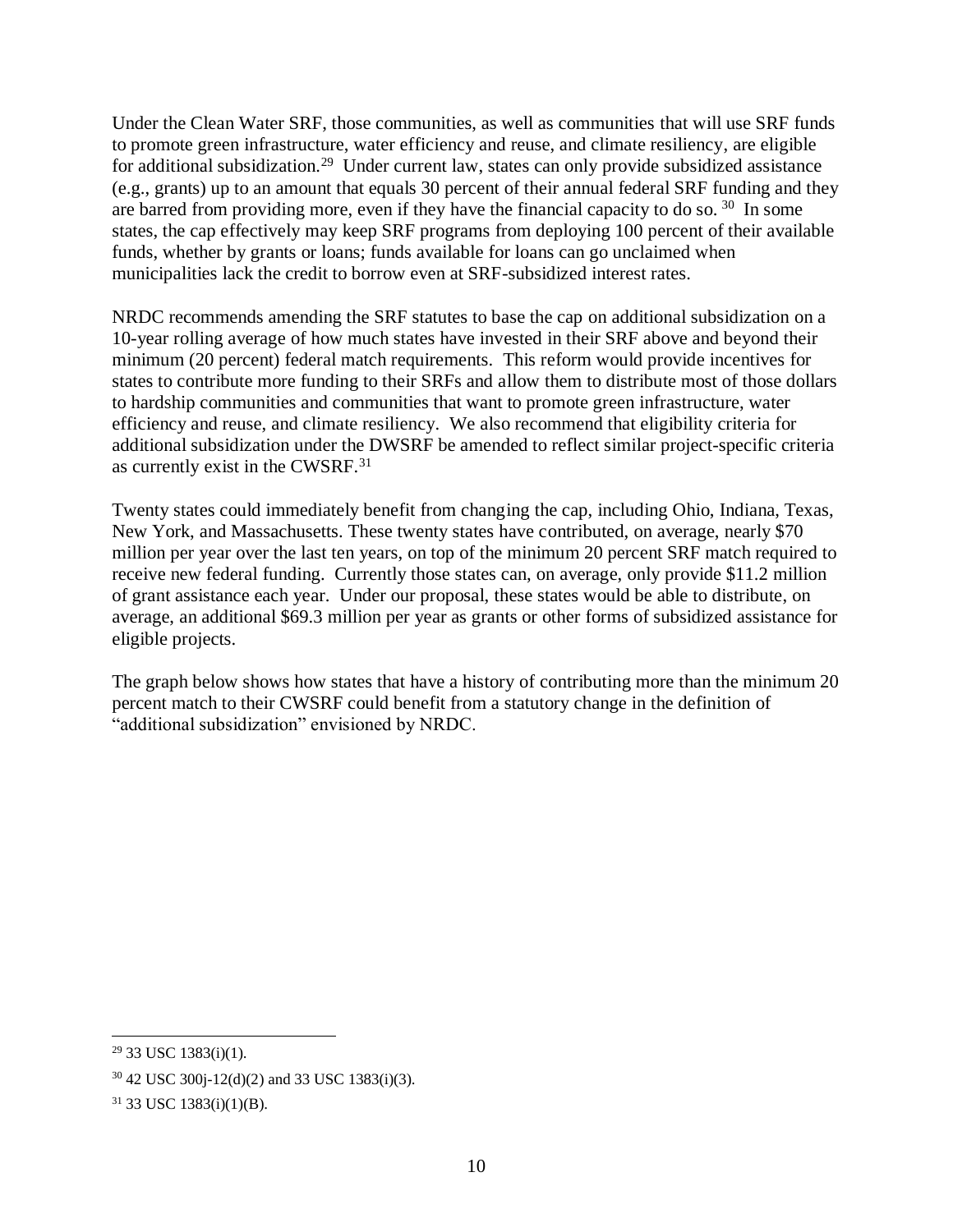

**Graph 1: Many states routinely deposit more than the minimum 20 percent match to their CWSRF. The states above have deposited revenues from bond sales, growing their CWSRF's financial capacity. These states could immediately be able to provide more in subsidized assistance to eligible SRF projects.**

Even states that have not regularly made increased SRF contributions would be able to benefit in short order. A theoretical state that received a \$25 million capitalization grant each year from EPA would provide a minimum \$5 million match. If that state contributed an additional \$400 million over ten years (the dark gray bars in the graph below) through bonding or direct appropriations, it would not only grow its SRF's overall financial capacity, but under NRDC's proposal, would be able to provide more grant funding to eligible recipients.

Significantly, this ability to provide more grants to communities – not just loans – can provide a valuable incentive for states to use their SRFs as a source of revenue or security for state-issued bonds, the proceeds of which would be deposited back into the SRF to support water infrastructure projects. A state's SRF has a credit rating that is independent of (and may often be higher than) the state's own bond rating, which means that bonds issued against the SRF can be a low-cost way for the state to raise funds for water infrastructure investment. With an increased cap on additional subsidization, states would be able to borrow against the SRF at low cost and use the proceeds for grants to eligible projects – not only for loans. The ability to offer grants makes such bonding a more politically attractive proposition, while enabling states to provide more assistance to communities that have limited financial capacity to take on new SRF loans.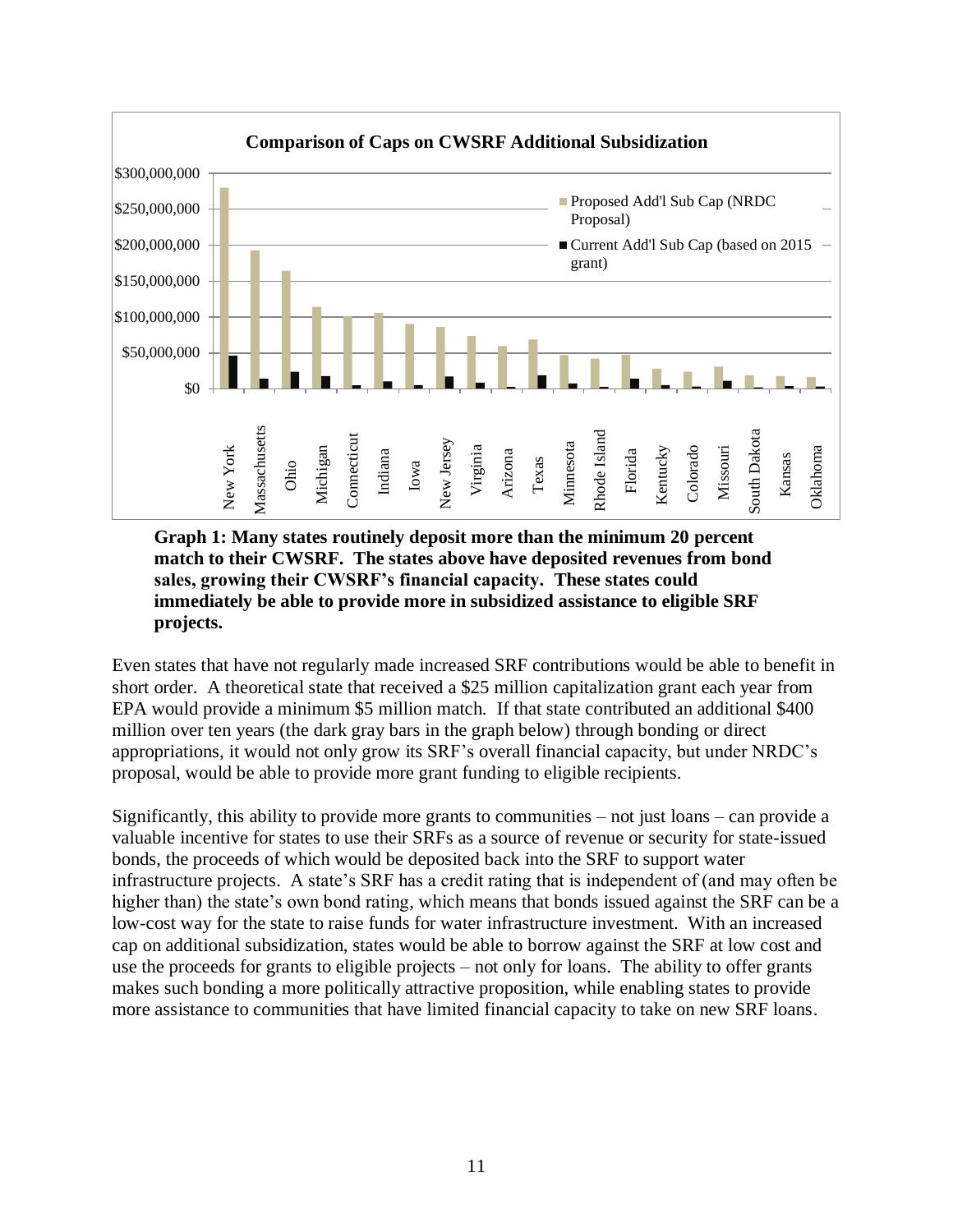

**Graph 2: A simple model of how a state might add \$400 million over ten years to an SRF. Light grey represents the annual EPA capitalization grant, black is the state's minimum 20 percent match, and the dark grey represents additional state investments.** 



**Graph 3: How that \$400 million (light grey bars) could increase the amount of subsidized assistance under NRDC's proposal, which would base the cap on a 10-year rolling average of state contributions that exceed the 20 percent minimum SRF match. The cap on subsidized assistance would be based on either the existing cap (30 percent of the EPA capitalization grant) or the proposed cap based on the 10-year rolling average, whichever is higher.**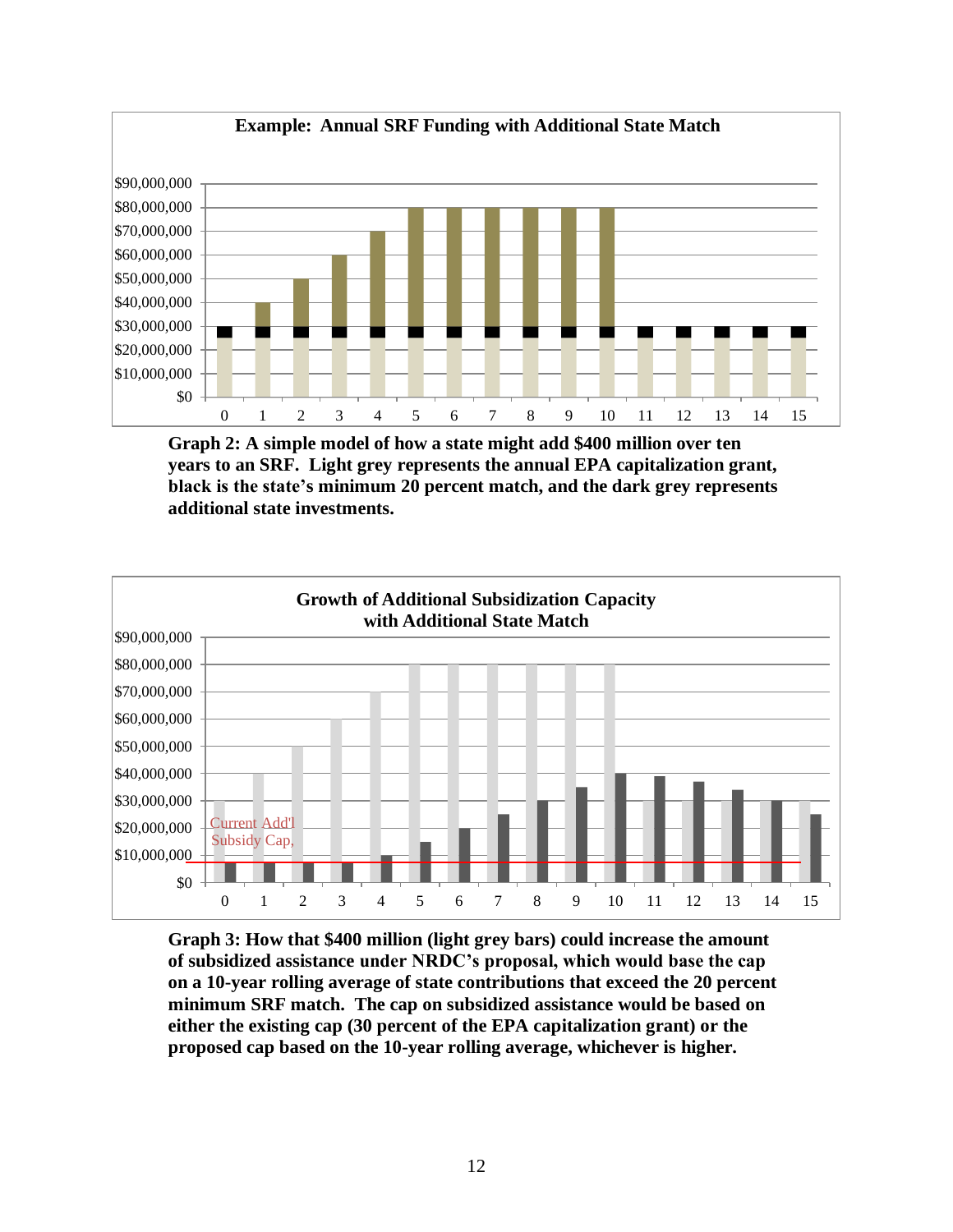#### *Congress should reauthorize and improve the sewer overflow control grant program under Clean Water Act Section 122*

Section 202 of H.R. 2510, the Water Quality Protection and Job Creation Act of 2017, would not only reauthorize the Clean Water State Revolving Fund, it would also reauthorize the separate – but complementary – sewer overflow grant program under Section 122 of the Clean Water Act (33 USC § 1301). That grant program was originally authorized only for two years, from 2002- 2003. H.R. 2510 authorizes \$500 million per year for the next five years and expands the program to include stormwater capture and reuse projects. It also creates within the program a 20 percent set-aside for "green infrastructure, water and energy efficiency improvements, and other environmentally innovative activities," comparable to the successful set-aside for this purpose in the American Recovery and Reinvestment Act of 2009. It would retain the existing language in the statute that creates a priority for "financially distressed communities." NRDC supports this proposal. It provides an avenue for increasing grants (rather than loans), in sizeable amounts, to disadvantaged communities that need major infrastructure upgrades to protect water quality and human health. By including stormwater reuse as an eligible use of the funding, and providing a set-aside for green infrastructure and efficiency, it would also support cost-effective projects that provide multiple benefits beyond water quality improvement.

#### *Congress should improve implementation of existing requirements, enacted in 2014, that promote the use of water efficiency, recapture, and reuse strategies in CWSRF-funded projects*

In the Water Resources Reform and Development Act of 2014 (WRRDA), Congress made several changes to the law governing the CWSRF, including a new provision to spur greater use of water efficiency, recapture, and reuse strategies that provide communities with an array of benefits and cost savings. By making the best use of these approaches, utilities can achieve clean water goals at lower cost, thereby allowing Congress to achieve more "bang for the buck" with federal water infrastructure investments.<sup>32</sup> However, over the last several years, EPA has not followed through on Congress's intent. We urge Congress to ensure that that the new provision is implemented effectively, and we call the Subcommittee's attention to a technical resource that NRDC developed specifically to support that goal.

In particular, WRRDA added a new Section 602(b)(13) to the Clean Water Act, which requires all CWSRF applicants to certify that they have "studied and evaluated the cost and effectiveness of the processes, materials, techniques, and technologies for carrying out the project or activity

 $32$  Water efficiency measures (e.g., water-efficient fixtures and appliances, installation and upgrades of meters, volumetric water and wastewater pricing) not only save water, they also help to reduce both capital and operating costs associated with drinking water and wastewater systems by helping to avoid, minimize, or defer the need for expanded conveyance, collection, and treatment capacity, and by reducing energy needs for pumping and treatment. See NRDC, *Waste Less, Pollute Less: Using Urban Water Conservation to Advance Clean Water Act Compliance* (2014)[, https://www.nrdc.org/sites/default/files/clean-water-act-urban-conservation-IB.pdf.](https://www.nrdc.org/sites/default/files/clean-water-act-urban-conservation-IB.pdf) Likewise, recapture and reuse methods are often more cost-effective than relying exclusively on expanding "gray" infrastructure capacity, as cities across the country are demonstrating through their use of green infrastructure techniques (such as porous pavement, green roofs, parks, roadside plantings, rain gardens, and cisterns) to prevent the discharge of polluted runoff and sewage overflows and mitigate flood risk. These techniques keep rainwater out of overburdened sewers and treat it as a resource, rather than a waste, allowing it to infiltrate into the soil for groundwater recharge or be harvested and used as an alternative water source for onsite purposes.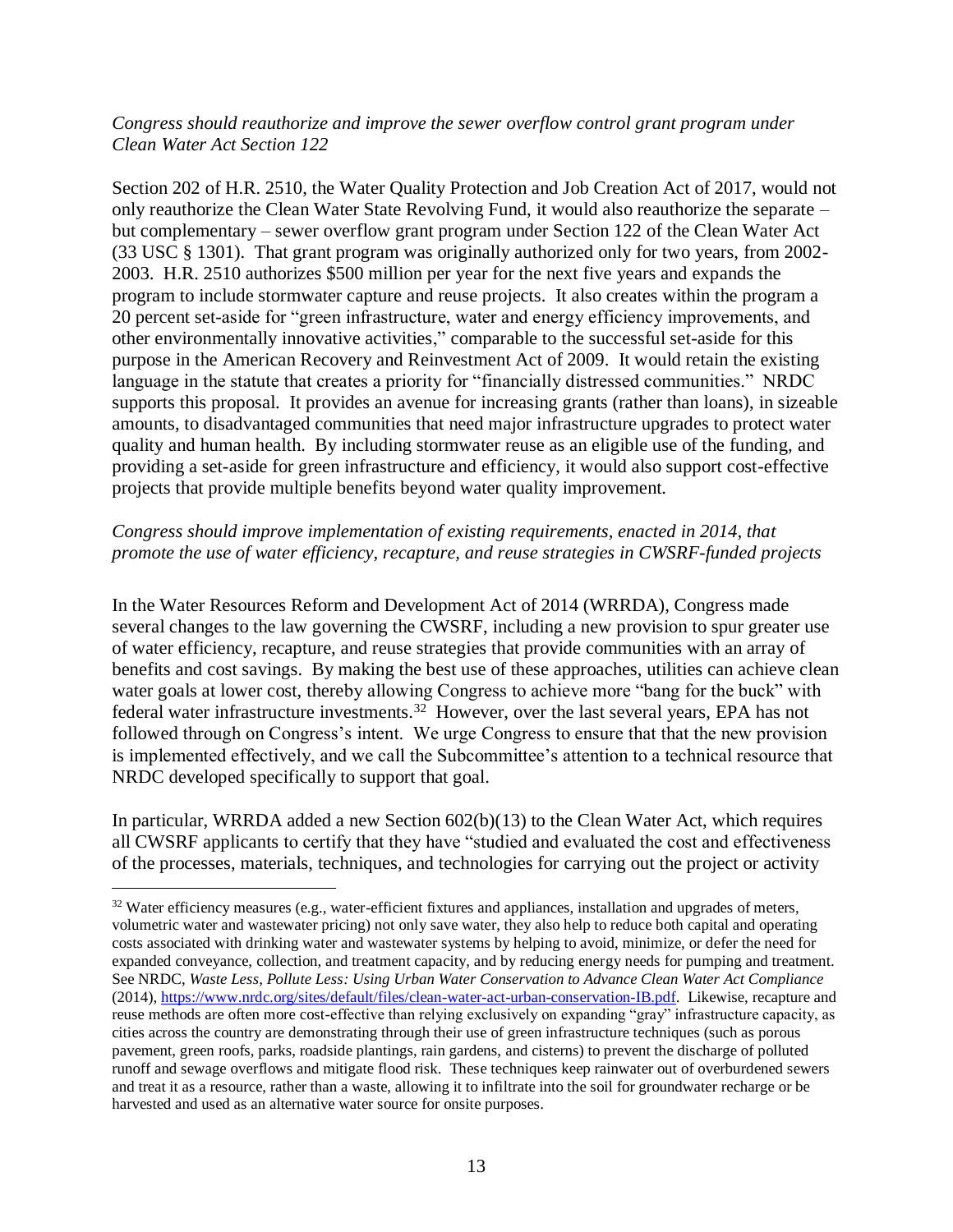for which [SRF] assistance is sought," and have "selected, to the maximum extent practicable, a project or activity that maximizes the potential for efficient water use, reuse, recapture, and conservation, and energy conservation." EPA, in its guidance on the WRRDA changes to the SRF, failed to develop specific criteria and/or guidance for an analysis that would meets these minimum statutory requirements. Instead, EPA recommended that each state CWSRF program develop such criteria and/or guidance for applicants in conducting this analysis.<sup>33</sup> In the absence of substantive EPA guidance, we believe most states are doing little to ensure that SRF-funded projects actually maximize the use of cost-effective water efficiency, reuse, and recapture techniques, and that they are therefore wasting money.

To help fill this gap and assist states and program applicants, NRDC worked with Stratus Consulting to develop guidelines for conducting the kind of assessment that Congress required.<sup>34</sup> These guidelines provide a general framework and methodology that states and utilities can easily adopt to evaluate the benefits and costs associated with different project options, and that states can use to confirm the consideration of such options by all CWSRF applicants. The guidelines' overall objective is to help applicants develop and analyze a range of project alternatives when evaluating potential CWSRF projects, including both traditional and nontraditional infrastructure alternatives (i.e., efficiency, reuse, and recapture project elements), and select the option or mix of options that best meets the needs of the utility and the community it serves.

## **Congress, State and Local Governments, and Utilities Should Work Together to Ensure that Water and Sewer Service Remains Affordable for Low-Income Households, Even as Utilities Generate Additional Local Revenue to Meet Clean Water Needs**

We do not want to have in this country a two-tiered system where the wealthy get water that is clean and safe for their families, and the less well-to-do get second-class water, wastewater, and stormwater systems that pose risks to their health and environment.

Rather, we need to create a system that ensures that all communities can afford to upgrade their water infrastructure and that everyone has affordable access to clean, safe, and sufficient water and sanitation for their families.

For all of the reasons explained above, universal access to safe water, wastewater, and stormwater services is not within reach absent a major increase in federal (and state) funding for water infrastructure projects. Nonetheless, even if federal and state infrastructure funding were to increase significantly, utility rate revenues will almost certainly remain a major source of new funding for water infrastructure investments. In order to sustainably generate the necessary local

<sup>&</sup>lt;sup>33</sup> EPA, "Interpretive Guidance for Certain Amendments in the Water Resources Development Act to Titles I, II, V, and VI of the Federal Water Pollution Control Act" (Jan. 6, 2015), [https://www.epa.gov/sites/production/files/2015-](https://www.epa.gov/sites/production/files/2015-04/documents/water_resources_reform_and_development_act_guidance.pdf) [04/documents/water\\_resources\\_reform\\_and\\_development\\_act\\_guidance.pdf.](https://www.epa.gov/sites/production/files/2015-04/documents/water_resources_reform_and_development_act_guidance.pdf)

<sup>34</sup> *Guidelines for Assessing the Cost and Effectiveness of Efficiency, Reuse, and Recapture Projects for the Clean Water State Revolving Loan Fund*, Prepared for NRDC by Stratus Consulting (December 2015). Available at [https://www.nrdc.org/sites/default/files/wat\\_16012504a.pdf.](https://www.nrdc.org/sites/default/files/wat_16012504a.pdf)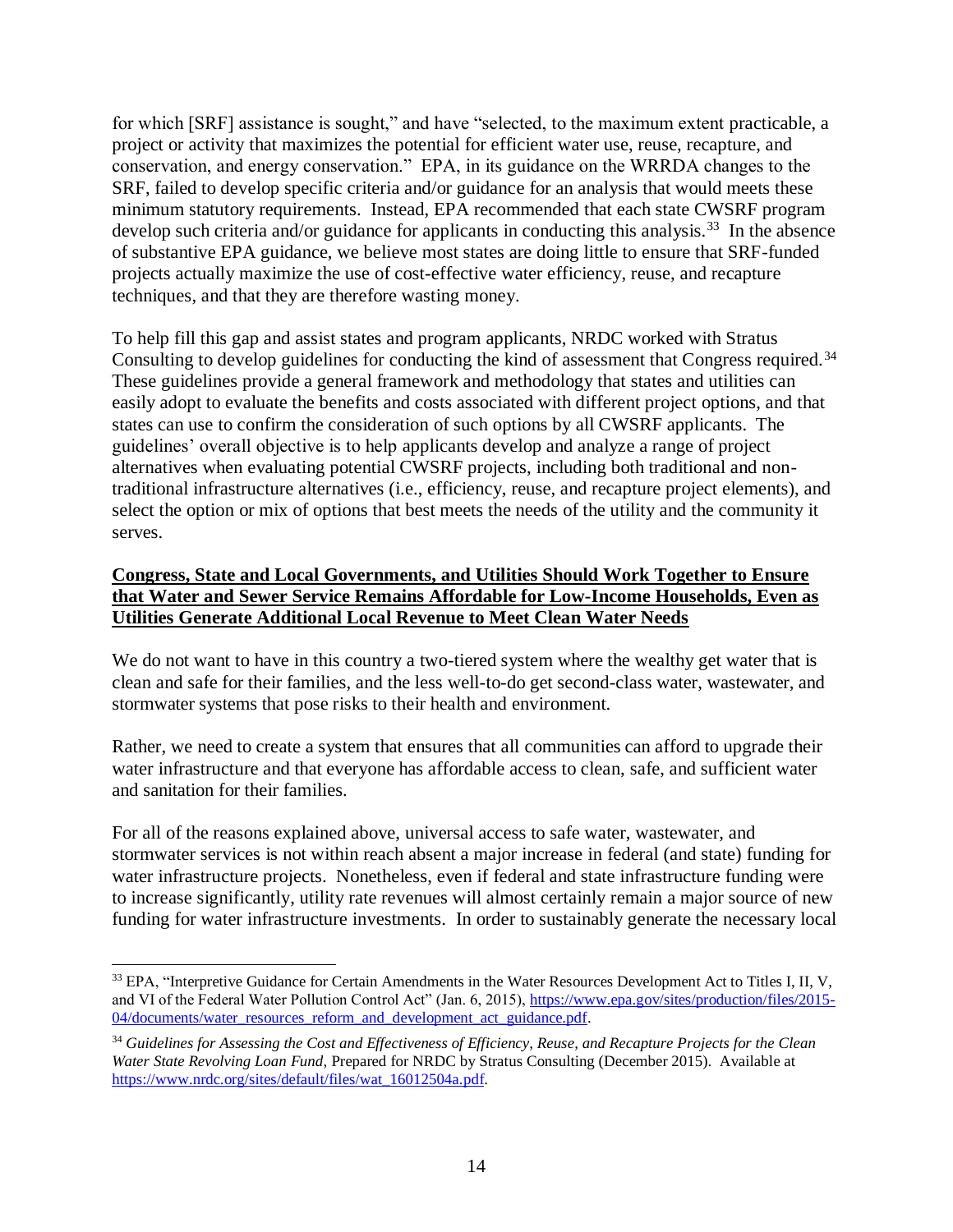rate revenues, policies and programs must be put in place to ensure that water and sewer service remains affordable for those least able to pay, notwithstanding overall increases in rates.

Water and wastewater utility rates already have been increasing at about twice the rate of inflation for approximately the last  $15$  years.<sup>35</sup> It is anticipated that rates will continue to increase as the bill for overdue investment in our water infrastructure comes due. At the same time, real growth in income has been relatively stagnant and income inequality has increased in recent decades. As a result, water and sewer costs are becoming increasingly expensive – as a share of household income – for many lower-income people.



# **Annualized Rate Increases** from 2004 to 2014

For more information, see the Water and Wastewater Rates webpage at awwa.org

(Graphic from American Water Works Association.<sup>36</sup>)

There is a growing acceptance within the water industry that effective affordability policies must be adopted if urban water infrastructure is to be upgraded to protect water quality for people and the environment. And advocates for social, economic, and environmental justice have

<sup>35</sup> American Water Works Ass'n and Raftelis Financial Consultants, *2016 Water and Wastewater Rate Survey* (2017), p.89, available online at [https://www.awwa.org/store/productdetail.aspx?productId=61841567.](https://www.awwa.org/store/productdetail.aspx?productId=61841567)

<sup>36</sup> <https://www.awwa.org/resources-tools/water-and-wastewater-utility-management/water-wastewater-rates.aspx>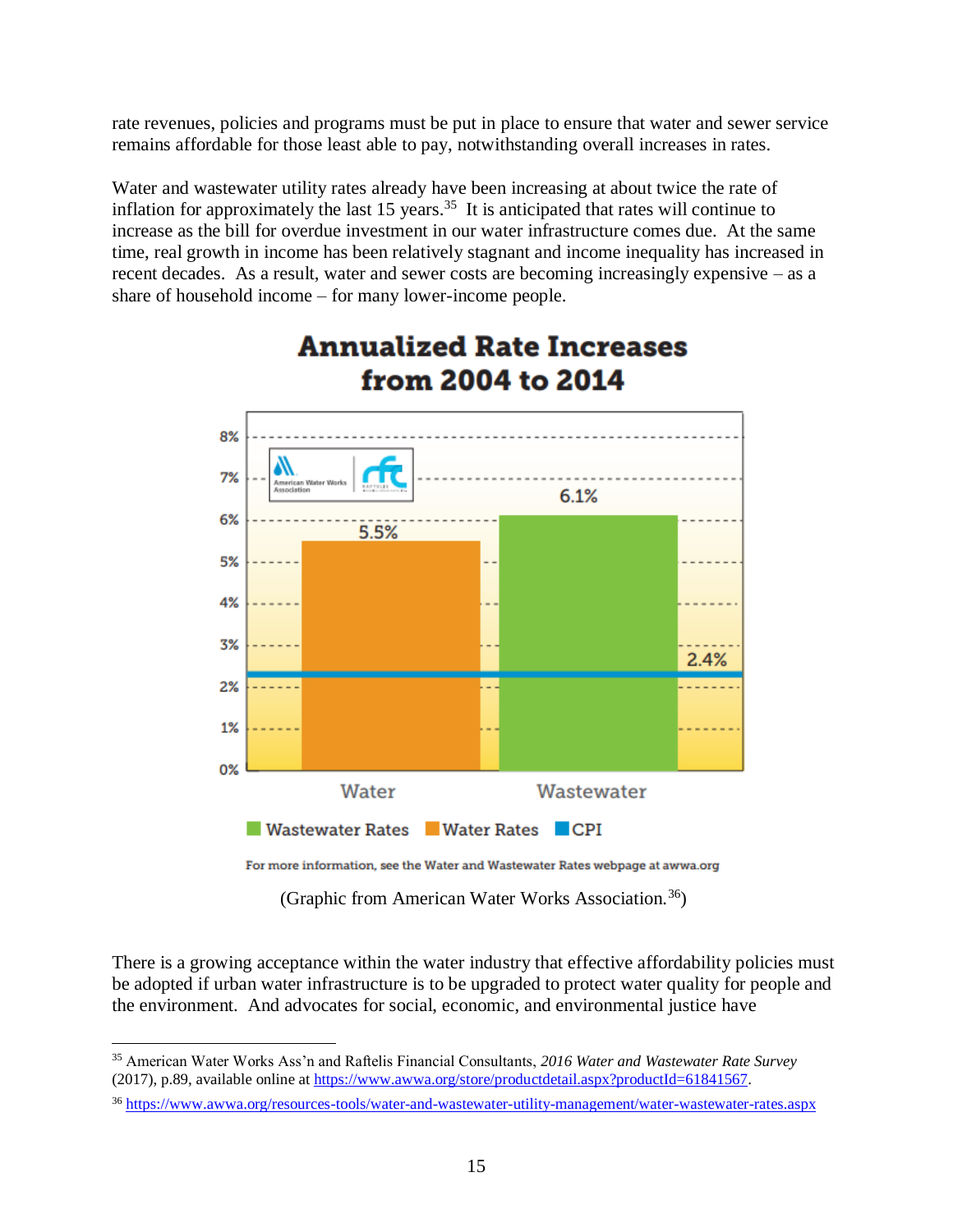increasingly called attention to the harms of unaffordable water bills – including water shutoffs that can lead to loss of housing and even temporary loss of custody of children.

Although "low-income customer assistance programs" are fairly common for electric and gas utilities, they are much less common for water and sewer utilities. Additionally, while there is federal funding to support low-income assistance in the energy sector (the Low Income Home Energy Assistance Program, or LIHEAP), no analogous federal funding exists for the water sector, and no state has established either a statewide customer assistance program or state financial support for local programs.

In response to this challenge, some water and sewer utilities – though by far a minority – are adopting low-income customer assistance programs. In a review last year of 795 water and wastewater utilities,<sup>37</sup> EPA found that 29 percent of them offered at least one type of low-income assistance program. But 71 percent of the utilities surveyed offered no customer assistance program whatsoever, sidestepping responsibility to provide a basic safety net to ensure that the most vulnerable populations continue to receive an essential service. Moreover, of the customer assistance programs identified, about half offered only short-term relief for customers facing temporary financial hardship, or "flexible" payment terms to customers in arrears or customers wishing to adjust the timing of future bills. Other programs offered "bill discounts" or "lifeline rates," which provide a long-term reduction in low-income customers' bills, similar to programs that are commonplace among energy utilities. A small number provided targeted water efficiency assistance to help customers reduce bills by using less water; percentage-of-income payment plans that charge for water and sewer service on a sliding scale; means-tested utility bill discounts; targeted assistance for leak repair and other water efficiency retrofits; and various flexible payment terms or temporary assistance when low-income customers fall behind on bills or have short-term hardship.<sup>38</sup>

Additionally, since EPA published that report, Philadelphia's municipal water and sewer utility this year became the first in the nation to adopted another type of low-income assistance program, known as a "percentage-of-income payment plan," which charges for water and sewer service on a sliding scale based on a percentage of household income, for customers up to a certain percentage of the federal poverty line.

NRDC believes that more widespread use of customer assistance programs, as well as complementary approaches, are needed to maintain affordability for the most disadvantaged

 $\overline{a}$ 

<sup>38</sup> Most of these types of programs were documented in a 2016 EPA survey of low-income water and sewer customer assistance programs nationwide. EPA, Office of Wastewater Management, *Drinking Water and Wastewater Utility Customer Assistance Programs* (April 2016), available online at

<sup>37</sup> EPA, Office of Wastewater Management, *Drinking Water and Wastewater Utility Customer Assistance Programs* (April 2016), available online at [https://www.epa.gov/sites/production/files/2016-04/documents/dw](https://www.epa.gov/sites/production/files/2016-04/documents/dw-ww_utilities_cap_combined_508.pdf)[ww\\_utilities\\_cap\\_combined\\_508.pdf.](https://www.epa.gov/sites/production/files/2016-04/documents/dw-ww_utilities_cap_combined_508.pdf)

[https://www.epa.gov/sites/production/files/2016-04/documents/dw-ww\\_utilities\\_cap\\_combined\\_508.pdf.](https://www.epa.gov/sites/production/files/2016-04/documents/dw-ww_utilities_cap_combined_508.pdf) Additionally, the "percentage of income payment plan" approach, which is an established model in the energy utility sector, was adopted for the first time by a water utility in 2017, in Philadelphia. T. Nadolny, "For low-income residents, Philadelphia unveiling income-based water bills," *Philadelphia Inquirer* (June 19, 2017), [http://www.philly.com/philly/news/politics/city/for-low-income-residents-philadelphia-unveiling-income-based](http://www.philly.com/philly/news/politics/city/for-low-income-residents-philadelphia-unveiling-income-based-water-bills-20170620.html)[water-bills-20170620.html.](http://www.philly.com/philly/news/politics/city/for-low-income-residents-philadelphia-unveiling-income-based-water-bills-20170620.html)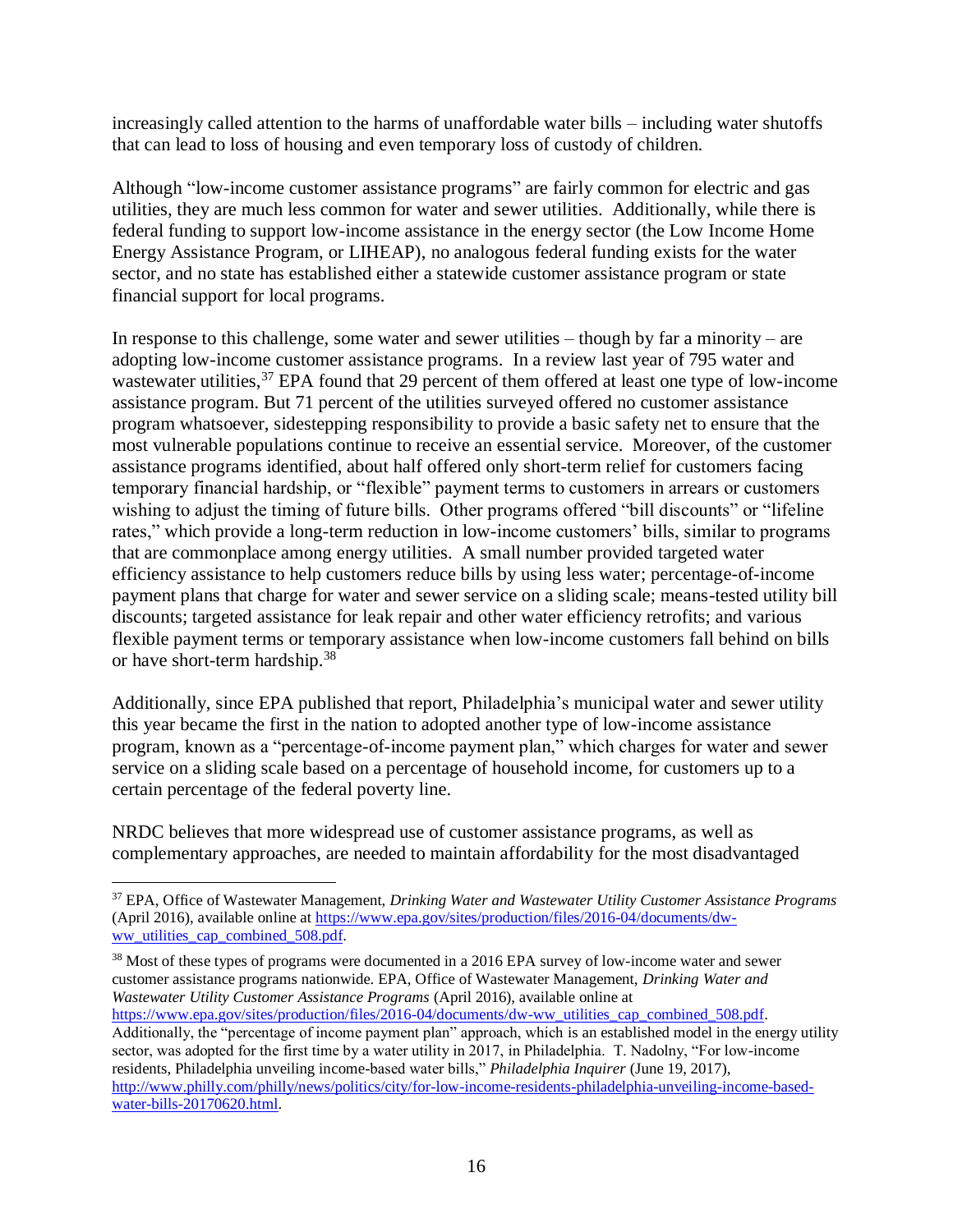members of our communities. A combination of federal, state, and local actions is needed to reconcile the utilities' need to raise sufficient revenue with the need to maintain the affordability of essential levels of water and wastewater service.

To secure the infrastructure improvements needed to provide safe water, while maintaining affordability at the household level, NRDC recommends a suite of policies that work together:

- 1. *Prioritize disadvantaged communities in water infrastructure grant programs:* New federal (and state) water infrastructure investments should include a significant increase in grant funding, not only loans. Grant programs should emphasize aid to communities with low median household incomes, as well as communities with high income inequality and large numbers of low-income households. In addition, SRFs should help utilities with limited technical capacity more easily access existing financial assistance programs for capital projects.
- 2. *Create a federal low-income assistance program and spur creation of state and local assistance programs:* At the local, state, and federal levels, there is a need for increased use of (and dollar amounts dedicated to) customer assistance programs. NRDC strongly supports H.R. 2328, which would create a pilot Low Income Water and Sewer Assistance Program, similar to the existing Low Income Home and Energy Assistance Program, to help low-income households pay for essential water, wastewater, and stormwater services. However, such a program should be nationwide, not only a pilot, consistent with the long-standing recommendation of EPA's National Drinking Water Advisory Council's Affordability Work Group, comprised of representatives of utilities, cities, state water agencies, tribes, academia, and consumer, public health, and environmental organizations.<sup>39</sup> If Congress starts out with a pilot program, H.R. 2328 should be refined to include more details on the structure of the pilot and the substantive requirements for local assistance programs that would receive funding. The pilot should be designed to maximize the effectiveness of local programs that receive funding and facilitate reporting back to Congress with lessons learned, to inform follow-up legislation to create a nationwide program. The pilot should also promote experimentation with low-income assistance programs that help tenants of multi-family buildings, where rising water and sewer rates can put upward pressure on rents. In urban areas, a substantial portion of low-income households are renters, typically in multi-family buildings. In the water sector, unlike the energy sector, multi-family buildings typically are not sub-metered, and therefore the tenants are not direct customers of the utility. A recent report by the Water Research Foundation provides some potential strategies to address this challenge in local

<sup>39</sup> National Drinking Water Advisory Council, *Affordability Work Group, Recommendations of the National Drinking Water Advisory Council to the U.S. EPA on its National Small Systems Affordability Criteria* (July 2003), available online at

[https://www.nclc.org/images/pdf/energy\\_utility\\_telecom/water/recommendations\\_july2003.pdf.](https://www.nclc.org/images/pdf/energy_utility_telecom/water/recommendations_july2003.pdf)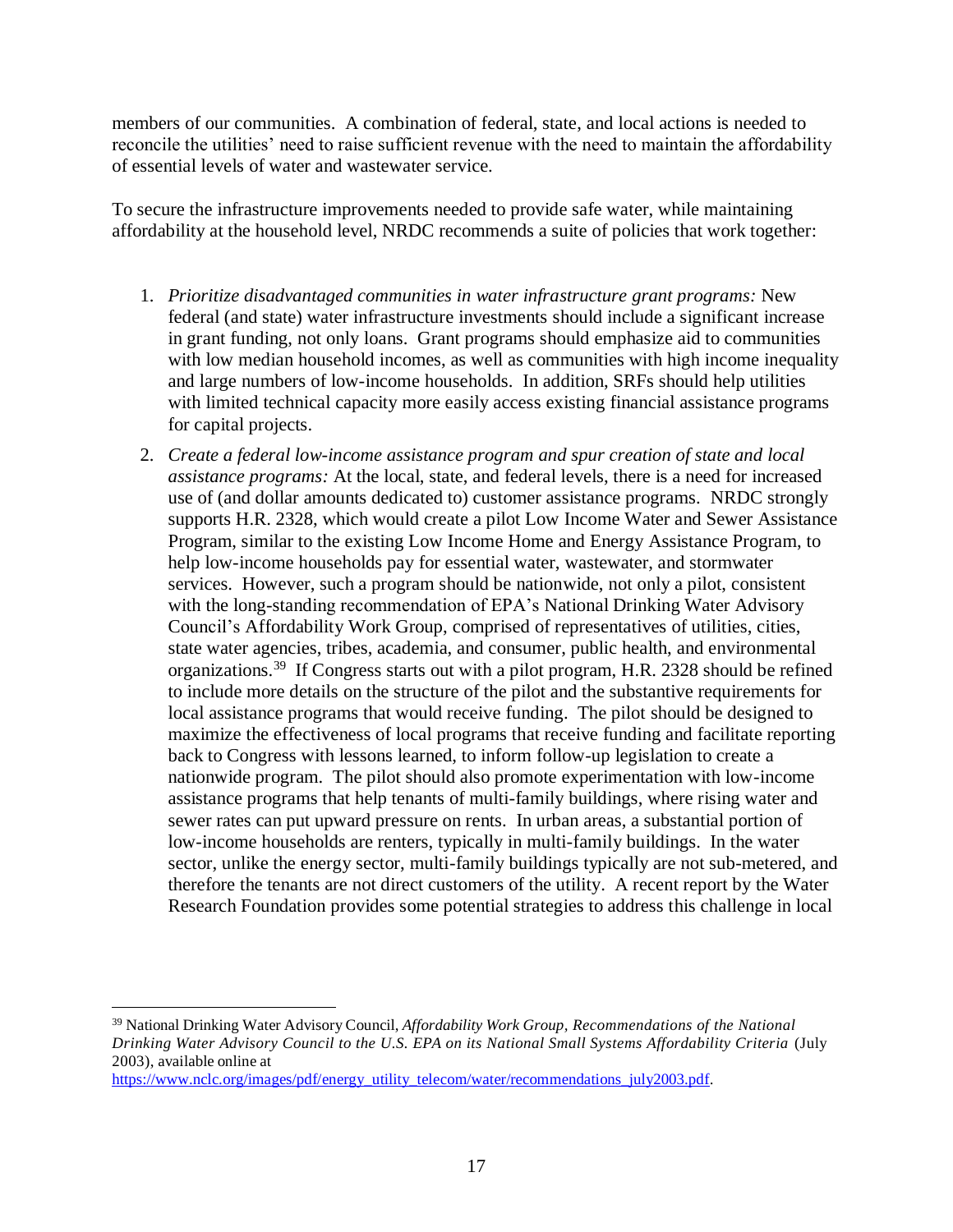customer assistance programs.<sup>40</sup> NRDC would welcome the opportunity to discuss with the Committee and the sponsors ways to strengthen H.R. 2328.

- 3. *Promote more equitable rate structures:* Utilities should adopt rate structures that raise revenue with greater equity among users, such as seasonal or tiered rates for water, volume-based pricing for wastewater, and stormwater charges based on the burden a customer places on the public storm sewer system. Investor-owned drinking water utilities are subject to rate regulation by state public utility or public service commissions or boards, which can use their authority to drive the use of these equitable rate structures. The majority of drinking water utilities, and nearly all wastewater and stormwater utilities, are not subject to rate regulation by the states. Federal and state policies should promote and provide incentives to adopt these equitable rate structures, which allow communities to generate revenues needed for water infrastructure investment without unduly burdening low-income households.
- 4. *Improve EPA's approach to "financial capability assessments" under the Clean Water Act:* EPA and states, in their roles as Clean Water Act permitting and enforcement authorities, should insist that municipal CWA permittees take advantage of opportunities to improve affordability for low-income households before EPA and states will consider cost "burdens" on low-income residents as grounds for extending compliance schedules.
- 5. *Increase utilities' use of asset management, green infrastructure, and water efficiency strategies that reduce costs for all customers:* Sound asset management practices hold costs down for everyone in the long run, since preventive maintenance/repair on a regular cycle is far cheaper than reactive maintenance/repair when something breaks or greatly exceeds its useful life. Likewise, maximizing the use of cost-effective green infrastructure and water efficiency strategies, rather than relying exclusively on costly "gray" infrastructure investments to meet water supply and water quality needs, helps to mitigate costs for all customers. In addition to incentivizing these approaches with funding, EPA and states should make better use of Clean Water Act permits, enforcement orders, and/or regulations to promote or require these strategies.

# **Congress Should Reinstate the Federal Flood Risk Management Standard to Protect the Value of Federal Water Infrastructure Investments by Reducing the Risk of Severe Damage in Future Flood Disasters**

Congress must ensure funds appropriated for water and sewer systems are spent responsibly, and that includes ensuring such systems are more resilient to flooding. Among the various impacts of climate change discussed above, an increasing risk of flooding is extremely problematic for water and sewage treatment plants, which are often are built in low-lying areas, close to a water supply source or a receiving water where treated effluent is discharged. Between 1998 and 2014, the Federal Emergency Management Agency, alone, spent \$10.3 billion to repair flood-damaged public utilities (including but not limited to water and sewer utilities). $41$  Within just the last

<sup>40</sup> Water Research Foundation, *Customer Assistance Programs for Multi-Family Residential and Other Hard-to-Reach Customers* (Aug. 2017), [http://www.waterrf.org/Pages/Projects.aspx?PID=4557.](http://www.waterrf.org/Pages/Projects.aspx?PID=4557)

<sup>&</sup>lt;sup>41</sup> NRDC, "The Need for Flood Protection Standards" (Nov. 30, 2015)[, https://www.nrdc.org/resources/need-flood](https://www.nrdc.org/resources/need-flood-protection-standards)[protection-standards.](https://www.nrdc.org/resources/need-flood-protection-standards)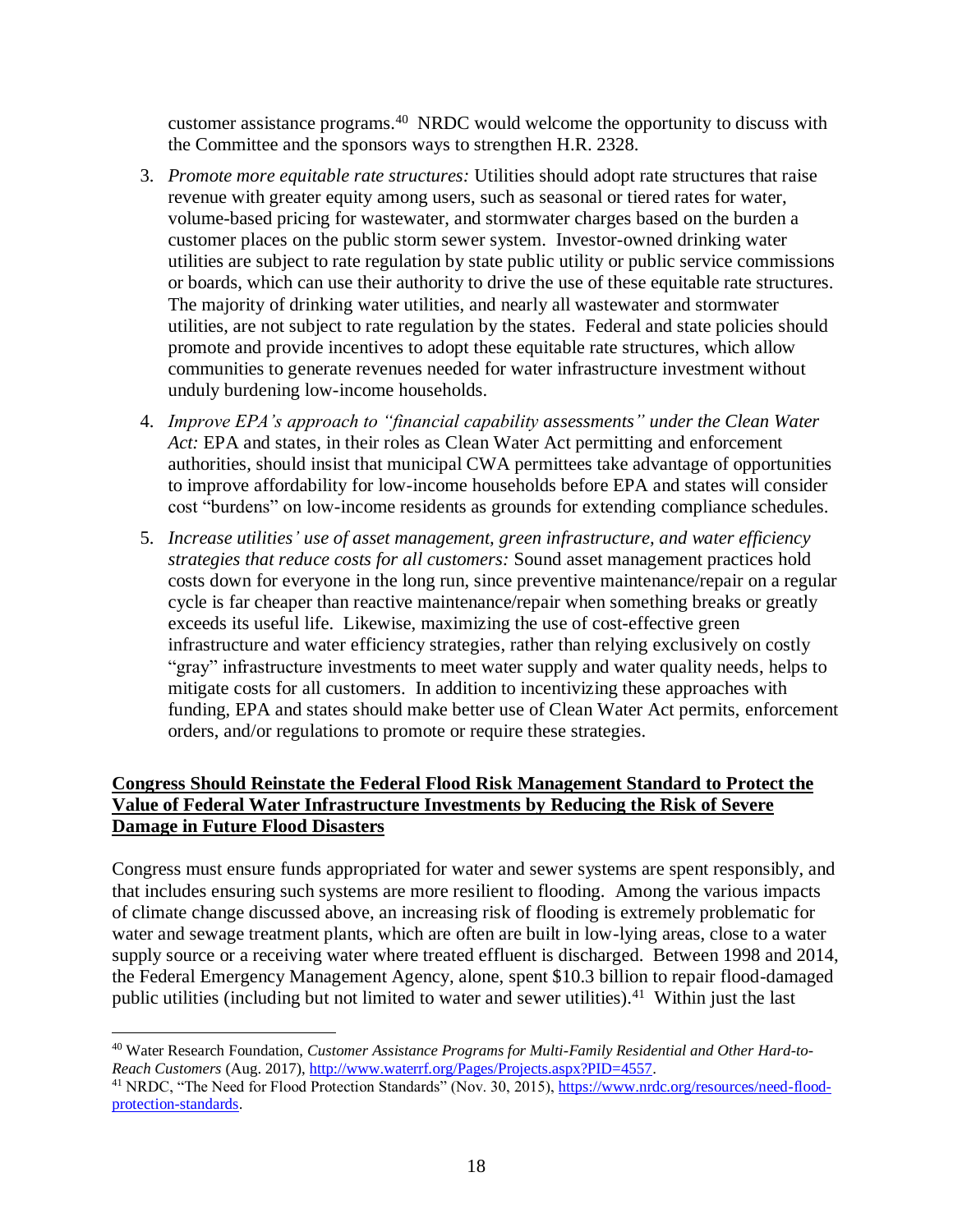month, Hurricanes Harvey and Irma overwhelmed many drinking water and wastewater treatment systems in Florida and Texas, illustrating the sorts of damage that climate change continues to make increasingly likely. After Irma, millions of gallons of treated and untreated wastewater poured into Florida's waterways, streets, and neighborhoods as sewage treatment plants were submerged. Miami's South District Wastewater Treatment Plant reported that 6 million gallons of sewage spilled into Biscayne bay.<sup>42</sup> Hurricane Harvey impacted multiple drinking water systems, resulting in 166 declaring boil-water notices and 50 shutting down.<sup>43</sup> In Beaumont, Texas, over 118,000 people were without safe drinking water for several days after floodwaters knocked out the city's water supply.<sup>44</sup>

While Hurricanes Harvey and Irma were extreme events, climate change makes such events more likely, as rising sea levels allow storm surge to travel farther inland and a warmer atmosphere increases the likelihood for intense rain storms. Investing today to protect against these threats can save billions of dollars in avoided future damages.

The Federal Flood Risk Management Standard, which President Trump revoked in August, <sup>45</sup> was established to ensure federal agencies account for current and future flood risk when using taxpayer dollars to fund the building or rebuilding of infrastructure in floodplains.<sup>46</sup> The flood protection standard required federally-funded infrastructure, like drinking water and wastewater treatment facilities, to be built with a higher margin of safety against flood disasters.

The standard provided flexible options for federal agencies to account for future flood risk when funding construction projects, for example, the option to protect critical infrastructure to the level of a 500-year flood event, which has .2% chance of occurring in any given year.<sup>47</sup> While such events may sound rare, Houston experienced three flood events of this magnitude in the last three years.<sup>48</sup> The flexibility of the federal flood protection standard would have allowed taxpayerfunded infrastructure to be constructed or rebuilt in a manner to account for the uncertainty of these major flood events occurring. As extreme flood events happen more frequently, this flexibility was important for minimizing the associated damage costs.

 $\overline{a}$ <sup>42</sup> J. Dloughy and A. Natter, "Cities Swimming in Raw Sewage as Hurricanes Overwhelm Systems," *Bloomberg* (Sept. 13, 2017), [https://www.bloomberg.com/news/articles/2017-09-13/cities-swimming-in-raw-sewage-as](https://www.bloomberg.com/news/articles/2017-09-13/cities-swimming-in-raw-sewage-as-hurricanes-overwhelm-systems)[hurricanes-overwhelm-systems.](https://www.bloomberg.com/news/articles/2017-09-13/cities-swimming-in-raw-sewage-as-hurricanes-overwhelm-systems)

<sup>43</sup> EPA, "Status of Water Systems in Areas Affected by Harvey" (Sept. 3, 2017), [https://www.epa.gov/newsreleases/status-water-systems-areas-affected-harvey.](https://www.epa.gov/newsreleases/status-water-systems-areas-affected-harvey) 

<sup>44</sup> Debbie Elliot, "With Flooded Streets And No Tap Water, Unknowns Face Beaumont, Texas, Residents," *National Public Radio – Morning Edition* (Sept. 1, 2017), [http://www.npr.org/2017/09/01/547774586/beaumont-texas-is](http://www.npr.org/2017/09/01/547774586/beaumont-texas-is-without-running-water)[without-running-water;](http://www.npr.org/2017/09/01/547774586/beaumont-texas-is-without-running-water) City of Beaumont, "Public Information: Boil Water Notice to Rescind," (Sept. 9, 2017), [http://beaumonttexas.gov/public-information-boil-water-notice-rescind/.](http://beaumonttexas.gov/public-information-boil-water-notice-rescind/)

<sup>&</sup>lt;sup>45</sup> Trump Executive Order revoking flood protection standards: [https://www.whitehouse.gov/the-press](https://www.whitehouse.gov/the-press-office/2017/08/15/presidential-executive-order-establishing-discipline-and-accountability)[office/2017/08/15/presidential-executive-order-establishing-discipline-and-accountability.](https://www.whitehouse.gov/the-press-office/2017/08/15/presidential-executive-order-establishing-discipline-and-accountability)

<sup>46</sup> Obama Executive Order 13690 establishing flood protection standards: [https://obamawhitehouse.archives.gov/the](https://obamawhitehouse.archives.gov/the-press-office/2015/01/30/executive-order-establishing-federal-flood-risk-management-standard-and-)[press-office/2015/01/30/executive-order-establishing-federal-flood-risk-management-standard-and-](https://obamawhitehouse.archives.gov/the-press-office/2015/01/30/executive-order-establishing-federal-flood-risk-management-standard-and-)

<sup>47</sup> U.S. Geological Survey, "The 100-Year Flood – It's All About Chance," [https://water.usgs.gov/edu/100yearflood](https://water.usgs.gov/edu/100yearflood-basic.html)[basic.html.](https://water.usgs.gov/edu/100yearflood-basic.html) 

<sup>&</sup>lt;sup>48</sup> C. Ingraham, "Hurricane Harvey is the third '500-year' flood in Houston in 3 years. How is that possible?" *Washington Post* (Aug. 29, 2017), [https://www.washingtonpost.com/news/wonk/wp/2017/08/29/houston-is](https://www.washingtonpost.com/news/wonk/wp/2017/08/29/houston-is-experiencing-its-third-500-year-flood-in-3-years-how-is-that-possible/?utm_term=.314bcf2f39f0)[experiencing-its-third-500-year-flood-in-3-years-how-is-that-possible/?utm\\_term=.314bcf2f39f0.](https://www.washingtonpost.com/news/wonk/wp/2017/08/29/houston-is-experiencing-its-third-500-year-flood-in-3-years-how-is-that-possible/?utm_term=.314bcf2f39f0)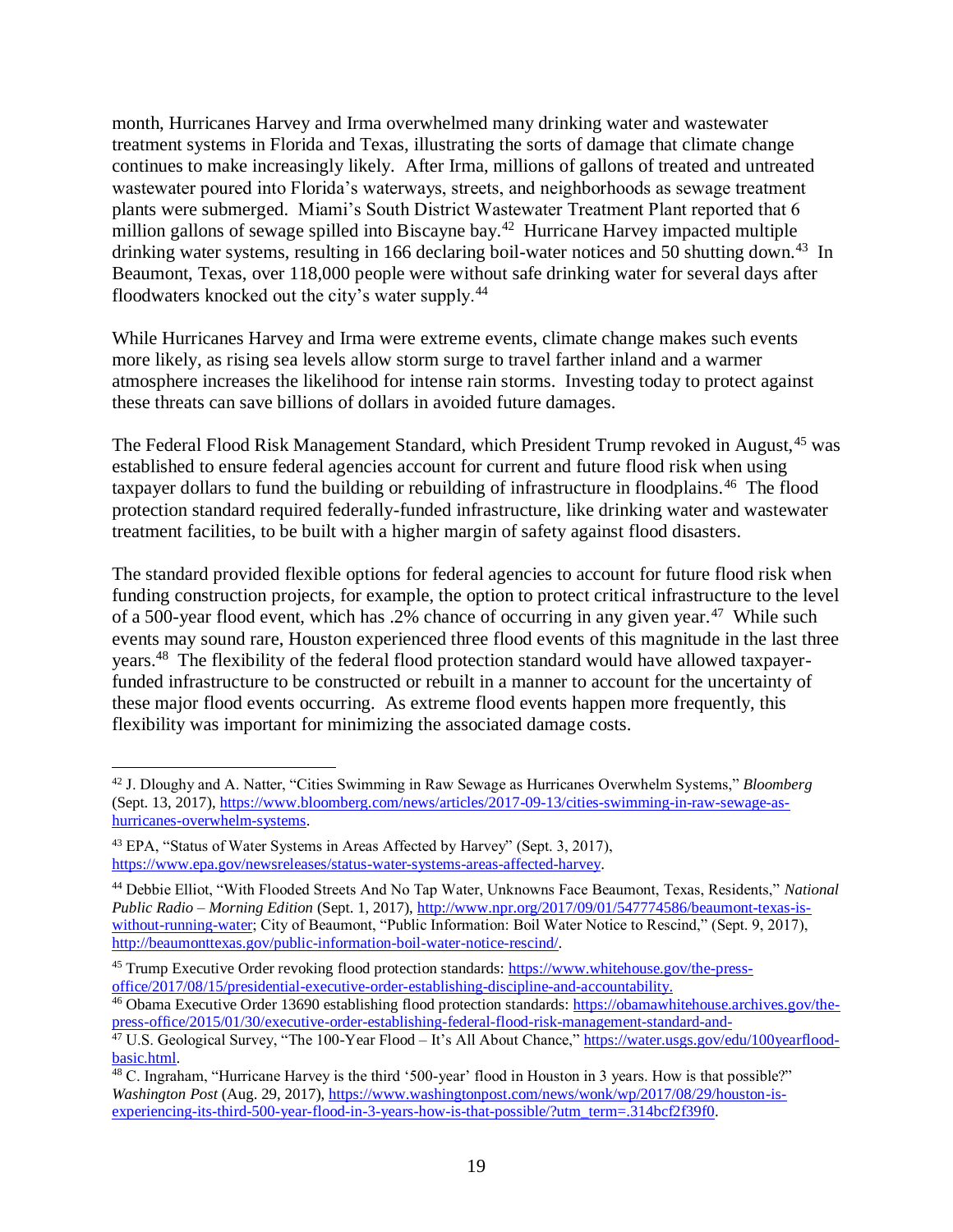If left in place, and fully implemented, $49$  the standard would have helped reduce the vulnerability our nation's water infrastructure being knocked off line during future flood disasters protecting human health, lowering disaster costs, and saving taxpayer dollars. The federal flood protection standard, created from the lessons learned rebuilding in the Northeast after Superstorm Sandy, would have ensured infrastructure damaged or destroyed by flooding was rebuilt safer—not to the status quo. Unfortunately, President Trump's revoking of the standard means drinking and wastewater facilities built or rebuilt with American tax dollars will remain susceptible to major flood events.

Earlier this month, a bill was introduced in the Senate, the Federal Flood Management Act of 2017 (S. 1798), to codify the federal flood protection standards revoked by President Trump. This would require federal agencies to better account for future flood risk when using taxpayer dollars to fund construction projects and ensure that federally-funded infrastructure projects including water infrastructure—are built to withstand more extreme flooding disasters.

Congress should enact this legislation to demonstrate its commitment to protecting people and property from major flood events and responsibly investing American tax dollars.

## **Congress Should Support Tools for Effective Prioritization of Pipe Replacement and Leakage Control**

When considering new strategies to effectively support additional investment in water, wastewater, and stormwater systems throughout the country, the committee should take note of several complementary proposals in Title 3 of H.R. 3275 that would encourage additional investment and support informed choices. NRDC supports each of the following provisions:

- Sec. 3001. Water leak control technology study. This provision authorizes a three-year study and report on advanced technologies and practices for managing pressure and identifying water loss and leaks in aging water infrastructure, along with recommendations for economically feasible criteria for effective pressure management and water loss control by public water systems.
- Sec. 3002. Water main break data clearinghouse. This provision directs EPA to establish a national data clearinghouse for information on water main breaks. Utilities would submit information on water main breaks and repairs, much of which is already on hand, to be compiled into a nationwide database that would support research and analysis of pipe materials, installation practices, and other spatial and temporal factors that contribute to water main breaks, and the costs incurred by utilities to address them. Over time, the database will highlight important trends in main break occurrence and remediation, and lead to improved strategies for the stewardship of our buried infrastructure.

 $\overline{a}$ <sup>49</sup> Multiple agencies, such as FEMA, HUD, and EPA, were in the process of incorporating the standard into their regulations and operating procedures.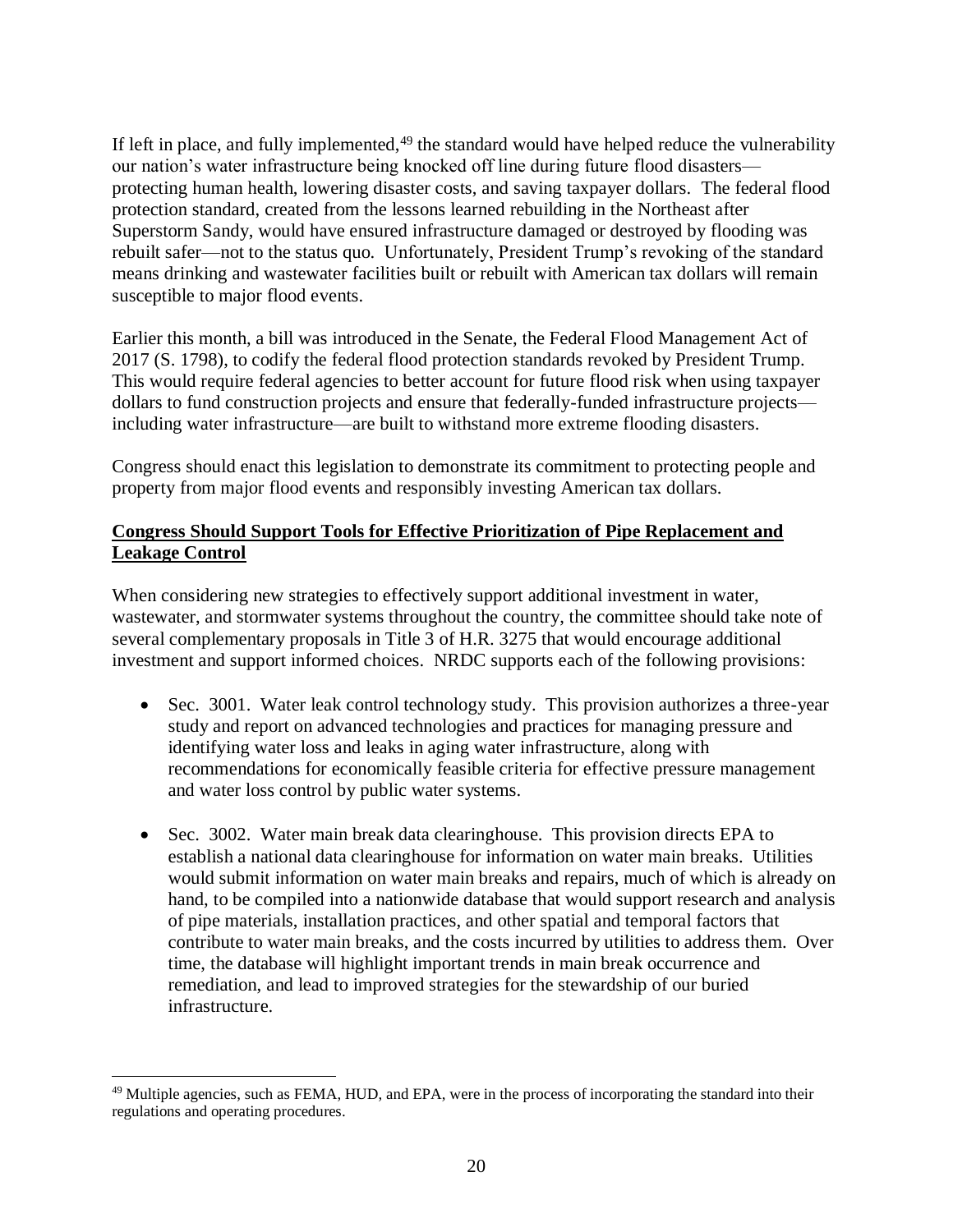• Sec. 3003. Sustainable Water Loss Control Program. This section would authorize a targeted program of technical assistance for water systems serving disadvantaged communities to undertake a standardized water loss audit and establish a later loss control program. Water losses, in the form of real losses due to leakage from the distribution system, serve to increase operating expenses, while apparent losses stemming from measurement and billing errors reduce system revenues and undermine the financial viability of the water system if unchecked. These burdens are especially problematic for systems serving disadvantaged communities with limited local financial capacity. Technical assistance, informed by standardized auditing, can help such systems identify cost-effective loss reduction strategies.

#### **Congress Should Preserve and Strengthen Source Water Protections, Including the Clean Water Rule, to Protect Health and Reduce Treatment Costs**

We need a greater focus on source water protection. Ben Franklin's aphorism that "a penny saved is a penny earned" was never so true as it is in this case. Uncontrolled or poorlycontrolled source water pollution from polluters remains a serious problem. Unregulated or poorly-controlled sources that can pose substantial pollution threats include agricultural runoff and factory farm pollution, groundwater and surface water pollution from oil and gas exploration and development, coal and mineral mining, certain industrial sources, and spills and leaks from above-ground hazardous substance tanks. State authorities and EPA could substantially reduce the public health and environmental threats from such polluters, and could reduce the costs of drinking water treatment, by better controlling these pollution sources.

The experience of Des Moines Water Works, which serves 500,000 Iowans with their tap water, is illustrative of how state or EPA intervention to ensure that source water is protected from upstream agricultural pollution could help to keep rates more affordable. As a recent statement from Des Moines Water Works notes:

Des Moines Water Works meets or exceeds regulatory requirements for drinking water established by the United States Environmental Protection Agency.... However, the costs and risks in doing so are increasingly high as Iowa's surface waters demonstrate dangers levels of pollutants.

The increase in river nitrate levels is attributable to upstream agricultural land uses, with the largest contribution made by application of fertilizer to row crops, intensified by unregulated discharge of nitrate into the rivers through artificial subsurface drainage systems.

"Iowa's political leadership, with influence from industrial agriculture and commodity groups, continue to deny Iowa's water quality crisis," said Bill Stowe, CEO and General Manager, Des Moines Water Works. "Defending the status quo, avoiding regulation of any form, and offering the illusion of progress and collaboration, places the public health of our water consumers at the mercy of upstream agriculture and continues to cost our customers millions of dollars."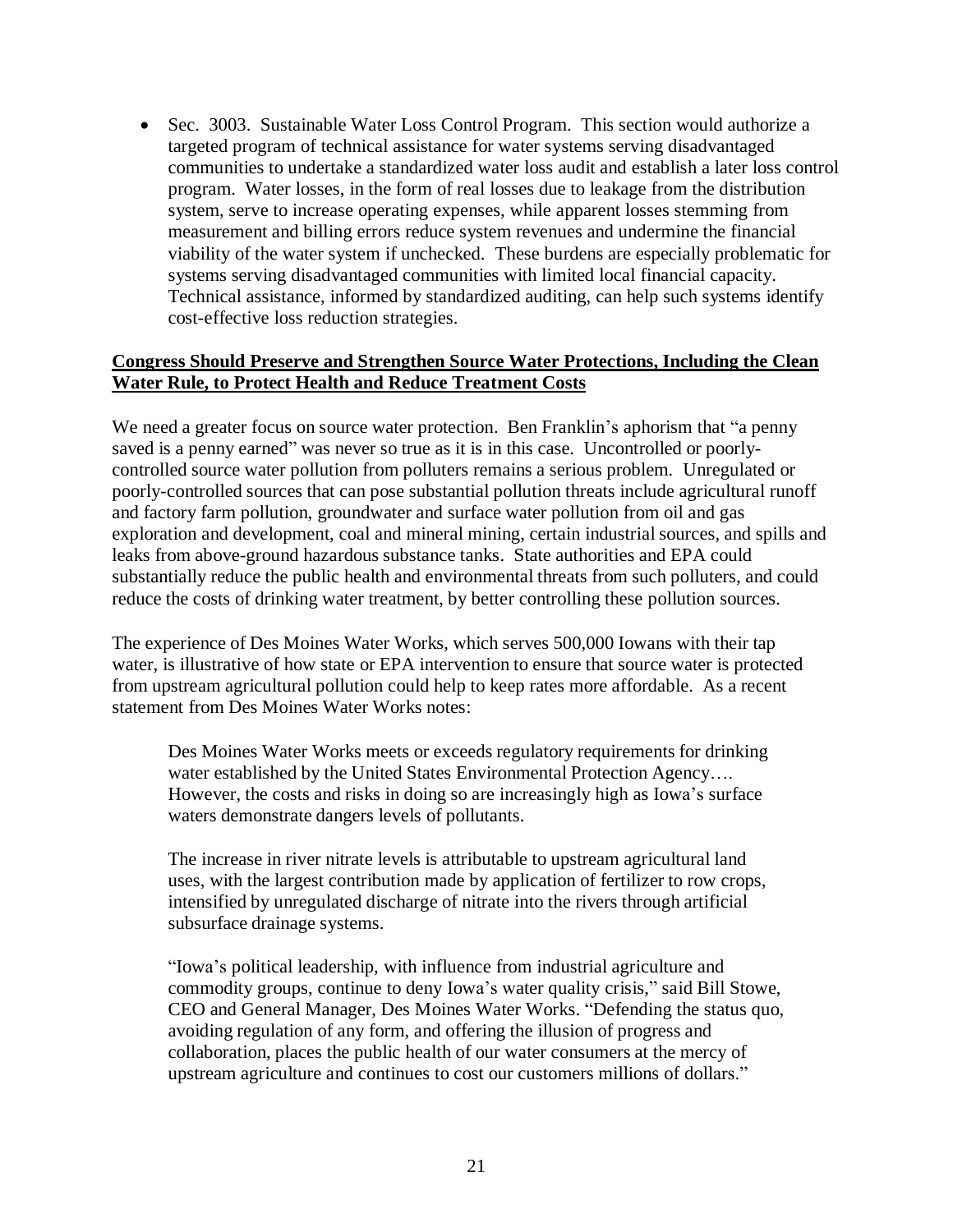Des Moines Water Works seeks relief against upstream polluters and agricultural accountability for passing production costs downstream and endangering drinking water sources. In addition, Des Moines Water Works is actively planning for capital investments of \$80 million, a cost funded by ratepayers, for new denitrification technology in order to remove nitrate and continue to provide safe drinking water to a growing central Iowa.<sup>50</sup>

While Des Moines may be unusual for its candor, its problems with unregulated or poorlyregulated upstream pollution are hardly so. Problems ranging from routine spills of industrial pollutants on the Ohio River that have led Cincinnati and Louisville to install advanced water treatment facilities at significant expense to ratepayers, are also illustrative.

Similarly, EPA has failed to effectively regulate runoff of the widely-used herbicide atrazine which has caused drinking water systems across the country to find the chemical in their water, often at levels in excess of EPA's standard during peak runoff season.<sup>51</sup> In light of EPA's and states' failure to control this problem, a large group of water suppliers sued Syngenta, the manufacturer of atrazine, because they were routinely being required to spend significant amounts to remove the chemical from their tap water.<sup>52</sup> They reportedly settled the case for \$105 million dollars, and according to lawyers involved, as many as 3,000 water utilities may be eligible to recoup at least some of their treatment costs.<sup>53</sup>

Another example was the spill/leak of toxic chemicals from a huge above-ground tank at Freedom Industries that contaminated the drinking water of 300,000 people in Charleston, West Virginia in January 2014. <sup>54</sup> EPA had been charged in the 1972 Clean Water Act with issuing rules to prevent spills and leaks from above-ground tanks storing hazardous substances, but has still not done so. Citizen organizations and NRDC recently entered into a consent decree with EPA to have the agency finally issue those long-overdue rules,<sup>55</sup> though the list of hazardous substances required to be covered by such rules still has not been updated to include the chemicals that caused the Charleston disaster.

<sup>52</sup> Ian Berry, "Syngenta Settles Weedkiller Lawsuit," May 25, 2012, *Wall Street Journal*, available online at [http://www.wsj.com/articles/SB10001424052702304840904577426172221346482.](http://www.wsj.com/articles/SB10001424052702304840904577426172221346482)

<sup>50</sup> Des Moines Water Works, Des Moines Water Works' 2015 Denitrification Record, January 4, 2016, available online at [http://www.dmww.com/about-us/news-releases/des-moines-water-works-2015-denitrification-record.aspx.](http://www.dmww.com/about-us/news-releases/des-moines-water-works-2015-denitrification-record.aspx)

<sup>51</sup> See , Mae Wu, Mayra Quirindongo, Jennifer Sass, and Andrew Wetzler, Poisoning the Well: How the EPA is Ignoring Atrazine Contamination in Surface and Drinking Water in the Central United States, Natural Resources Defense Council, 2010, available online at [https://www.nrdc.org/sites/default/files/atrazine.pdf.](https://www.nrdc.org/sites/default/files/atrazine.pdf)

<sup>53</sup> *Id*.

<sup>&</sup>lt;sup>54</sup> See, e.g., Testimony of Erik D. Olson, NRDC, Before the Subcommittee on Water and Wildlife of the U.S. Senate Committee on Environment and Public Works, at the hearing entitled Examination of the Safety and Security of Drinking Water Supplies Following the Central West Virginia Drinking Water Crisis, February 4, 2014, available online at http://www.epw.senate.gov/public/index.cfm/hearings?ID=8CCDAFF7-CDC6[-8A6F-](http://www.epw.senate.gov/public/index.cfm/hearings?ID=8CCDAFF7-CDC6-8A6F-CA6E-A7017498083C)[CA6E-A7017498083C.](http://www.epw.senate.gov/public/index.cfm/hearings?ID=8CCDAFF7-CDC6-8A6F-CA6E-A7017498083C)

<sup>55</sup> NRDC et al., After More Than 40 Years, EPA Will Act on Hazardous Industrial Spills, available online at [https://www.nrdc.org/media/2016/160217-0.](https://www.nrdc.org/media/2016/160217-0)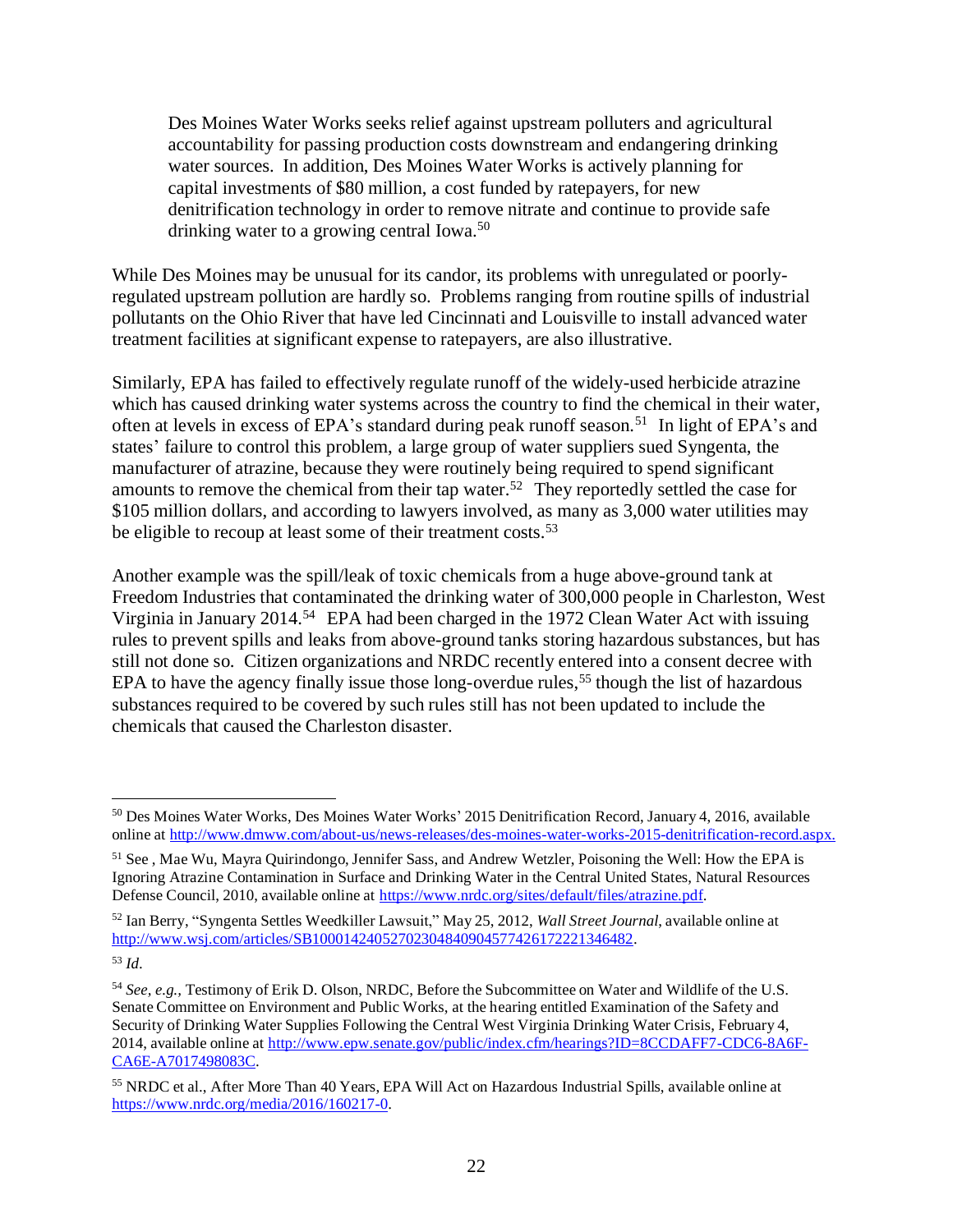Many other municipalities have been forced to quietly install treatment to remove or protect against potential contamination from other contaminants from upstream polluters, without recourse against the polluters. A far better approach would be for Congress, EPA and states to crack down on uncontrolled or poorly-regulated pollution sources such as agricultural runoff and factory farms, mining, and oil and gas activities, to save ratepayers the expense of cleaning up after the polluters.

The "Clean Water Rule," adopted by EPA and Army Corps of Engineers in May 2015, is essential to protect water sources that feed drinking water supplies for 117 million Americans and wetlands that filter contaminants and recharge groundwater supplies, while also providing important flood protection and wildlife habitat. The rule clarified which waters are protected under the Clean Water Act—about 60 percent of the nation's bodies of water. If these waters are not protected against pollution by the Clean Water Act, downstream drinking water systems will have a very heavy burden of cleaning up the water to remove the contaminants, costs that—as in the case of Des Moines and so many other utilities—will be borne by ratepayers rather than the polluters.

Unfortunately, the Trump administration has attacked the commonsense protections in the Clean Water Rule by proposing to repeal it. Doing so would throw implementation of the Clean Water Act back into confusion, when what we need are strong and certain pollution controls for the nation's waters. And the House recently voted to make matters worse. In recently-passed appropriations bills, the House included a rider that authorizes the Trump administration to repeal the Clean Water Rule without any regard to any law that would otherwise apply to such action. If that radical rider were to become law, the government could ignore public input on the repeal, take back the Rule without any reason or support for doing so, or undo it for otherwise wholly unlawful reasons. NRDC urges the rejection of the Trump administration's scheme to repeal these protections and the House's cynical attempt to shield that repeal from public input and independent judicial scrutiny.

## **We Cannot "Streamline" Our Way Out of a Lack of Infrastructure Funding**

An emphasis on "streamlining" too often seems to be a diversionary tactic from the real problem of our failing infrastructure. Our wastewater and drinking water systems – to say nothing of transportation and other infrastructure – have been systematically underfunded for decades. Yet, there is a persistent but false narrative that the National Environmental Policy Act (NEPA) is the primary cause of project delay. This is simply not true. Repeated investigations by the Congressional Research Service underscore both that factors other than federal NEPA reviews are the primary cause of project delays, and that better resource allocation at a federal agency can expedite decision making.

A Congressional Research Service report in 2012 found that:

The time it takes to complete the NEPA process is often the focus of debate over project delays attributable to the overall environmental review stage. However, the majority of FHWA-approved projects required limited documentation or analyses under NEPA. Further, when environmental requirements have caused